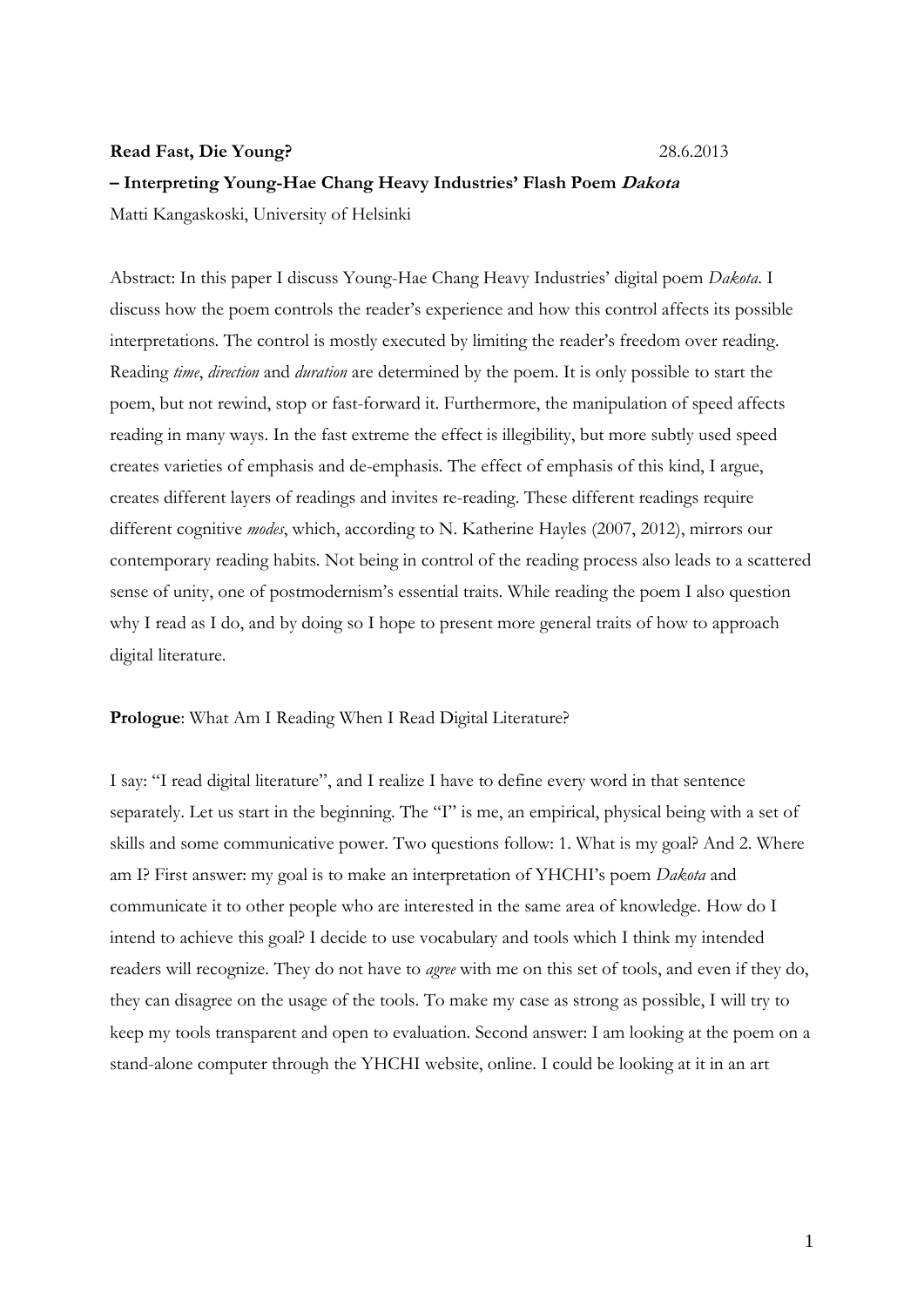gallery or on my tablet in a metro coach with head phones on, but that would produce a different kind of reading. The *context<sup>1</sup>* in which the poem is encountered is of importance.

What is reading, then, in this case? *Dakota* contains music and flashing screens with text. In the traditional sense, I am "reading" the flickering words. But my reading is heavily affected by the music, which creates unity to seemingly shattered pieces of textual information. Also the flashes control my "reading" by limiting the time I can spend reading the words, but they also remind me of music videos and advertisements that use speedy cuts and a hasty pace. Since I am reading on this laptop connected to the internet and I just click the poem to start I have no idea how long it is going to take and there is no control bar giving me that information. I have roughly two options: to pay attention, or to do something else. But since my goal is to make an interpretation and communicate it to you, I decide to pay attention. Still, it is frustrating not to know if the poem takes an hour – or five minutes and fifty six seconds.

Two questions follow: 1. What is it that I am "reading"? And 2. What is it that I am doing when I "read"? First answer: the information I am reading simultaneously consists of conventional organized signs (words), organized sound (jazz), and something less clear, a meaning created through the combination of movement and flashes of text. Second answer: "Reading" this poem requires the intake of multiple information streams and a tolerance for the lack of control and lack of time to grasp let alone digest the meaning of the words. Reading towards my goal also necessitates re-reading.

How about "digital"? A brief look at any collection of essays on digital literature reveals that everyone has their own definition<sup>2</sup>. "Digital" is also not the only option available<sup>3</sup>, but despite its inaccuracy, seems to be the best. Most of the theorist's agree that in order to something be called digital it has to employ the digital platform in an essential way.<sup>4</sup> This means that the work could not be presented in any other form without significant changes to its operations. This definition is good, but creates a problem for me, since for example Roberto Simanowski explicitly excludes YHCHI's work from the realm of the digital (2011, 33), because it could be presented as film, which does not use the digital platform in an essential way. What I would like to bring in to this conversation is a further qualification of the reading situation. If you see it as film in a movie

<u>.</u>

<sup>&</sup>lt;sup>1</sup> I am borrowing Noah Wardrip-Fruins terminology from his "Five Elements of Digital Literature". In addition to context I use *data, processes,* and *surface.* The remaining element is *interaction*, which I do not need in this reading..

<sup>2</sup> c.f. Roberto Simanowski, Jörgen Schäefer, Peter Gendolla (eds.) 2010: *Reading Moving Letters*

<sup>3</sup> Electronic, E-literature, Ergodic, Net Literature etc.

<sup>4</sup> See again *Reading Moving Letters* 2010, but also Simanowski 2011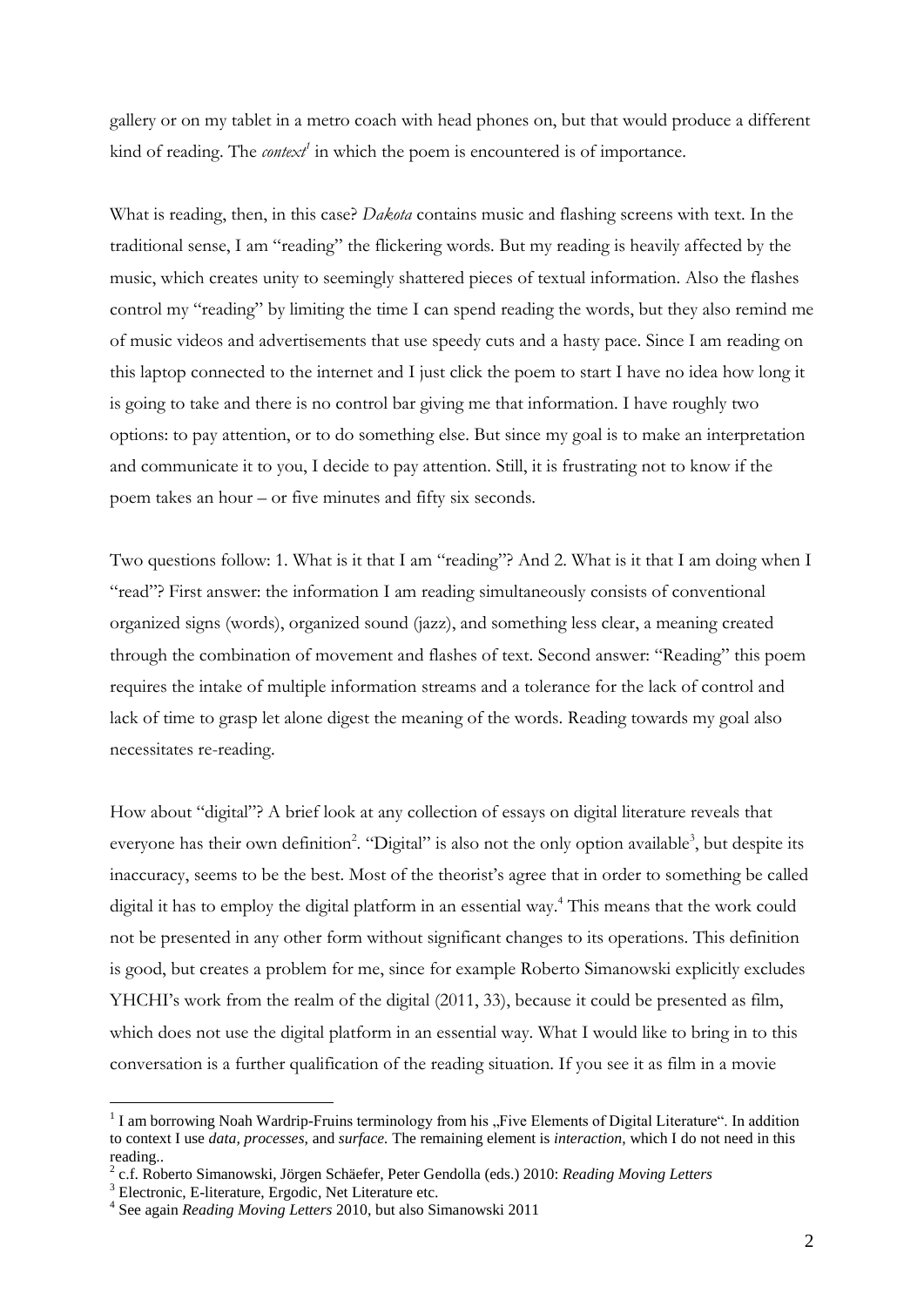theatre, it is not digital literature. But if you read it on a stand-alone computer through a website in an online environment, as I do here, I would certainly argue that it is digital and the means to present the poem are essentially digital. This doesn't aim to solve the problem of what "digital" should entail but the variation in what Wardrip-Fruin (2010) calls the *surface<sup>5</sup>* (from analogue film to computer screen), and the physical situation, the context where the poem is encountered (from movie theatre to private desk) has to be taken into consideration.

Defining "literature" is the easiest part. The only question here is the question of different art forms – whether something is literature or web- or maybe video art. An elegant solution is again that it is literature if it uses text in its operations and promotes reading in an essential way (cf. Simanowski 2011, 39). *Dakota* certainly does. In addition, it depends on the goal of the reader whether it is productive to treat a work as literature and not something else.

In the following I will present YHCHI's work, then describe the content of *Dakota*'s different information streams, and dig in deeper to the ways in which the processes of the poem controls the *pace* of reading and creates multiple layers that require different cognitive modes such as *hyper attention* and *deep attention*. I will also discuss the effect of the poem's *inexorability* in relation to what Fredric Jameson calls schizophrenic writing (1991). In the end of the paper I will combine the elements for a tentative interpretation of the poem's meaning(s).

### **1. YHCHI**

<u>.</u>

Young-Hae Chang Heavy Industries (YHCHI) is the artist collaboration between Young-Hae Chang and Marc Voge. The duo found their distinct style in the end of 1990's, and have continued with very little change to this day. This style consists of text and music presented in the Flash platform. The text is always in simple Monaco font, usually black text on white or red screen (and also once a fireplace), paced in sync with jazzy music. In the beginning of their career they used mostly music by canonized – if marginal – jazz musicians such as Art Blakey, Miles Davis, Dizzy Gillespie and so on, but later started to compose their own original scores to accompany the text. They write in English, French, and Korean, but translations can be found in up to 20 languages.

 $5$  The surface could also be called the "technical medium". This term is thoroughly and effectively defined by Lars Elleström (2010).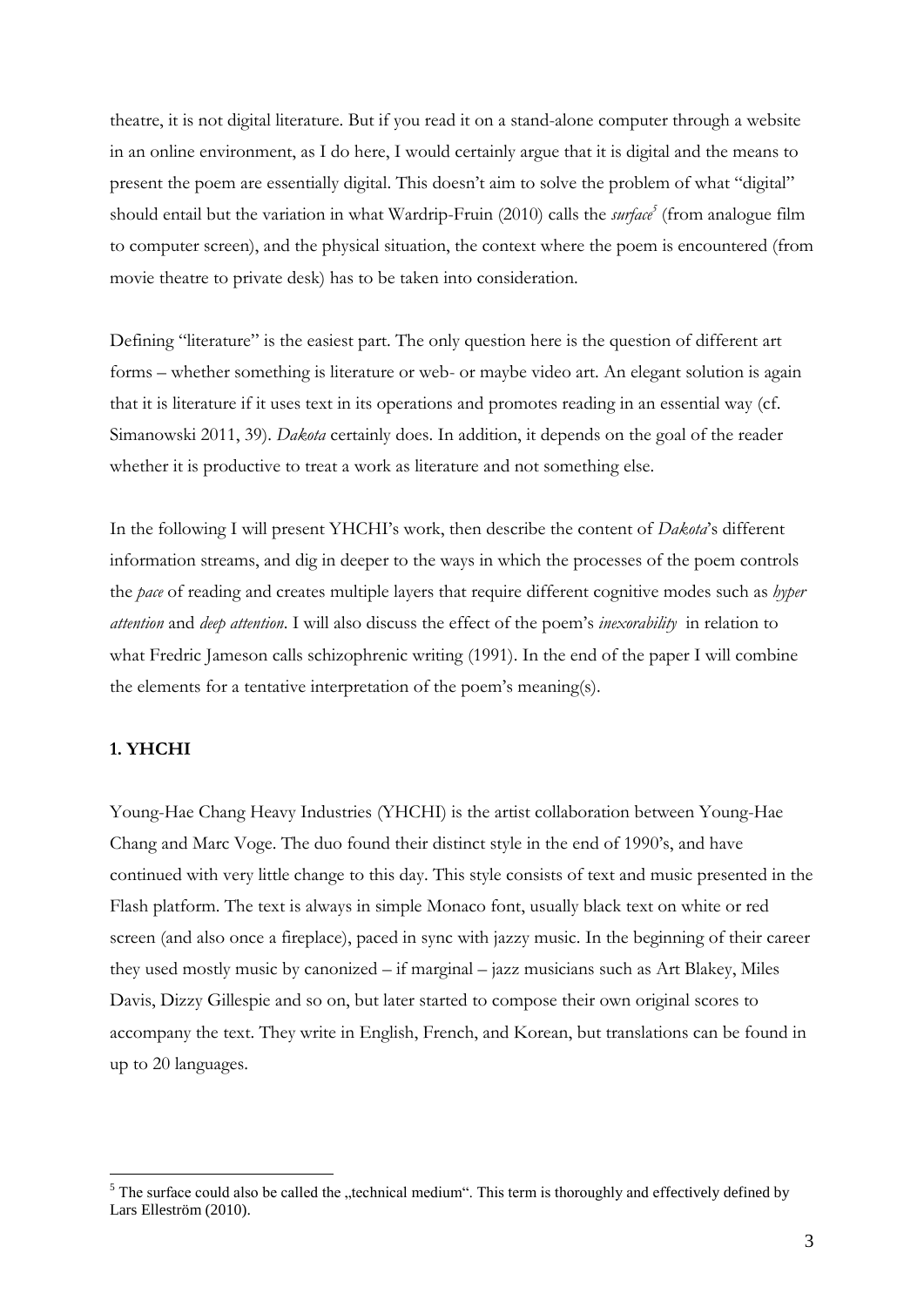# YØUNG-HAE CHANG INDUSTRIES

Young-Hae Chang identifies the simple aesthetic style as an explicit act of defiance: "In my work there is no interactivity; no graphics or graphic design; no photos; no banners; no millions-ofcolors; no playful fonts; no pyrotechnics. I have a special dislike for interactivity." Collectively they have said that they will not help the reader to locate their art. Instead, they welcome homelessness, anonymity and distance. (Pressmann, 303-4.) The dislike for interactivity is clear since the reader is helpless with the poems' unstoppable pace. Interactivity in the sense of readerinvolvement in either making choices or giving (intentional or unintentional<sup>6</sup>) input to the work is one of the main features of digital literature – here painfully absent, but their work demands engagement in other ways explained below. Moreover, any control the reader is used to have with print texts or many digital works is absent in YHCHI poems.<sup>7</sup> It could hardly be said that there is no graphic design involved, since already selecting the style of the font and the size of the letters would count as graphic design. However, the claim for simplicity is visible.

Anonymity is something the authors cherish not only with locating their art but also as artists behind the art. The website of YHCHI is strictly to the point: a simple layout with only poems. Even the credits and contact information is presented in the same style as the poems. No pictures of the authors, no links to interviews, no social media. In fact, apart from few interviews, it is difficult to find information about YHCHI at all. My image search resulted in one old photo of Young-Hae Chang and no photos of Marc Voge. When they gave a lecture in the Penny W. Stamps distinguished speaker series in Michigan (2012), the lecture was an hour-long poem on screen. Furthermore, on the video recording of the lecture the authors' faces are blurred. The

 $6$  Unintentional input would be e.g. a browser history that the work consults (c.f. Impermanence Agent, Wardrip-Fruin).

<sup>&</sup>lt;sup>7</sup> According to Espen Aarseth's (1996) typology of textual communication, a codex (e.g. Moby Dick) is accessible in any way and not controlled, since it is physically possible to read it from any point. Also many digital works offer control to the reader in the forms of different paths to follow, to pause the reading, or to simply take all the time the reader needs. All of these are absent in Dakota in which the reader is left in control of only his own attention.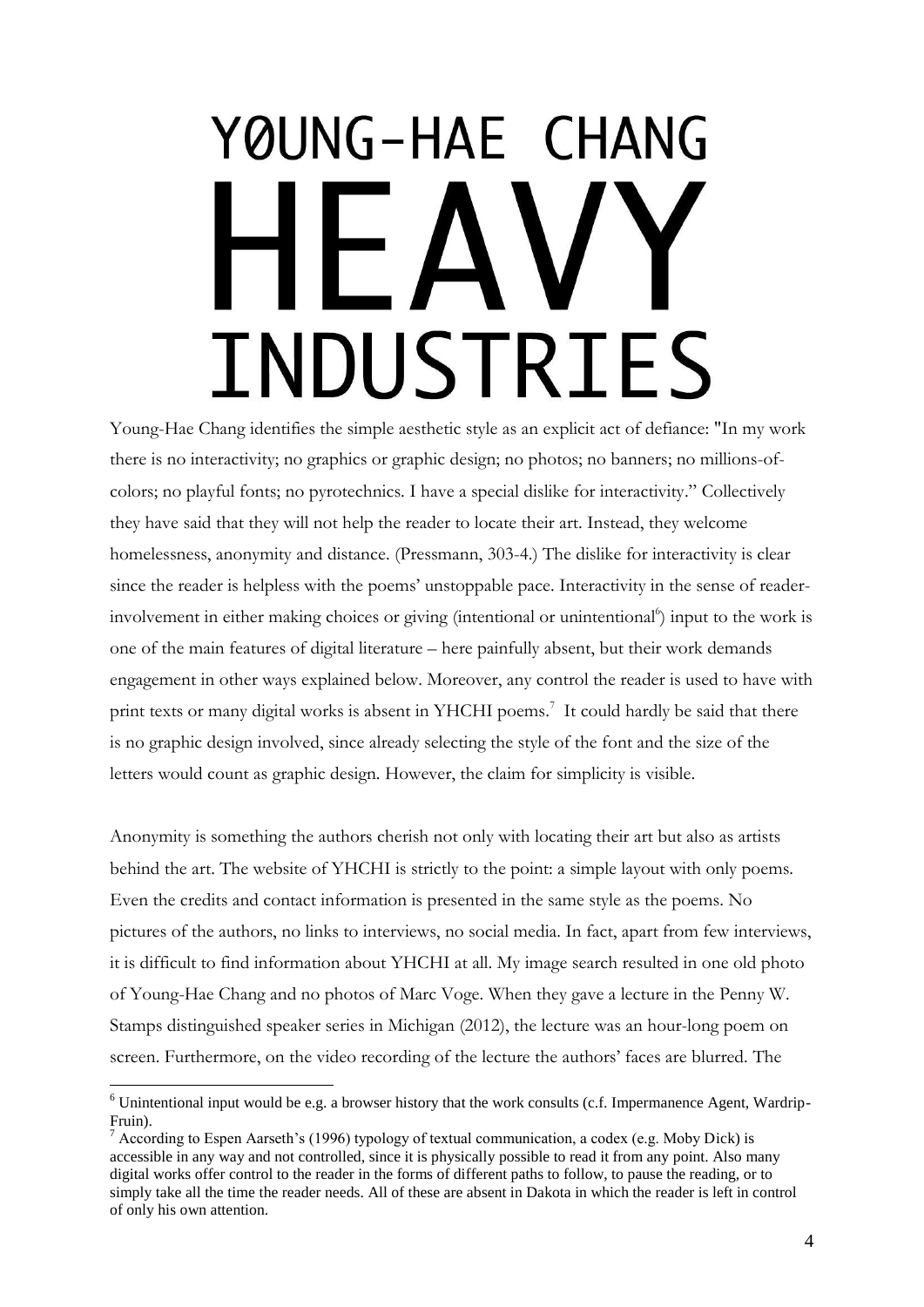absence of the authors can be seen as a comment on how to read the works: all necessary elements are there, already in the work.

Themes that YHCHI most often visit are gender politics (or just sex), ideologies (totalitarianism, economy), and art. For example "Cunnilingus in North Korea" pretends to be commissioned by "The Dear Leader" and "Artist's Statement no. 45.730.944" talks about making boring web art, North Korea, and sex. The YHCHI are located in Seoul, South Korea, and they say the "Heavy Industries" in the name is a tribute to the big corporations, which the South Koreans so cherish.

### **2. "DATA": Dying Young, Contemporary Bleakness and Pound's The Cantos**

Because I want to communicate my interpretation as transparently as possible, I need to present the *data* on which my interpretation is built on. The data can consist of text, images, sound files, specifications of story grammars, declarative information about fictional worlds, tables of statistics about word frequencies, and paratexts, such as instructions to the reader (Wardrip-Fruin 2010, 45). Dakota's data consists of text and music, as presented below. Perhaps it is noteworthy to stress that the following description is already a product of multiple reads.

*Dakota* begins with a blank screen with music in the background. A count-down starts from 10 to 1 (although we have to imagine the numbers from 3 to 1) as in movies of the first half of the  $20<sup>th</sup>$ century. A drum roll accompanies the count down. After announcing the author and the title of the poem, the text comes in with an ostentious "FUCKING" accentuated by drums. This sets an arrogant mood. The speaker tells us how they "WALTZED" out to the car ready to hit the road. They cruise cross country with beer cases in the trunk and the sun high above their heads. Later it becomes clear that the "we" the speaker uses consists of him, Cindy, Peppy and Ed. At first the poem's pace is quite steady and legible and the mood stays cheerful until they park in a parking lot of a "dead" motel near a black foot reservation. We get a further description of the area as a "FACTORY TOWN – BATHED IN A BROWN MIST SO THICK" that nothing can pierce "THE MYSTERY OF THIS BADLAND." The ominous tones that set in are in contrast with the careless mood of the beginning. The mood changes as they start to drink.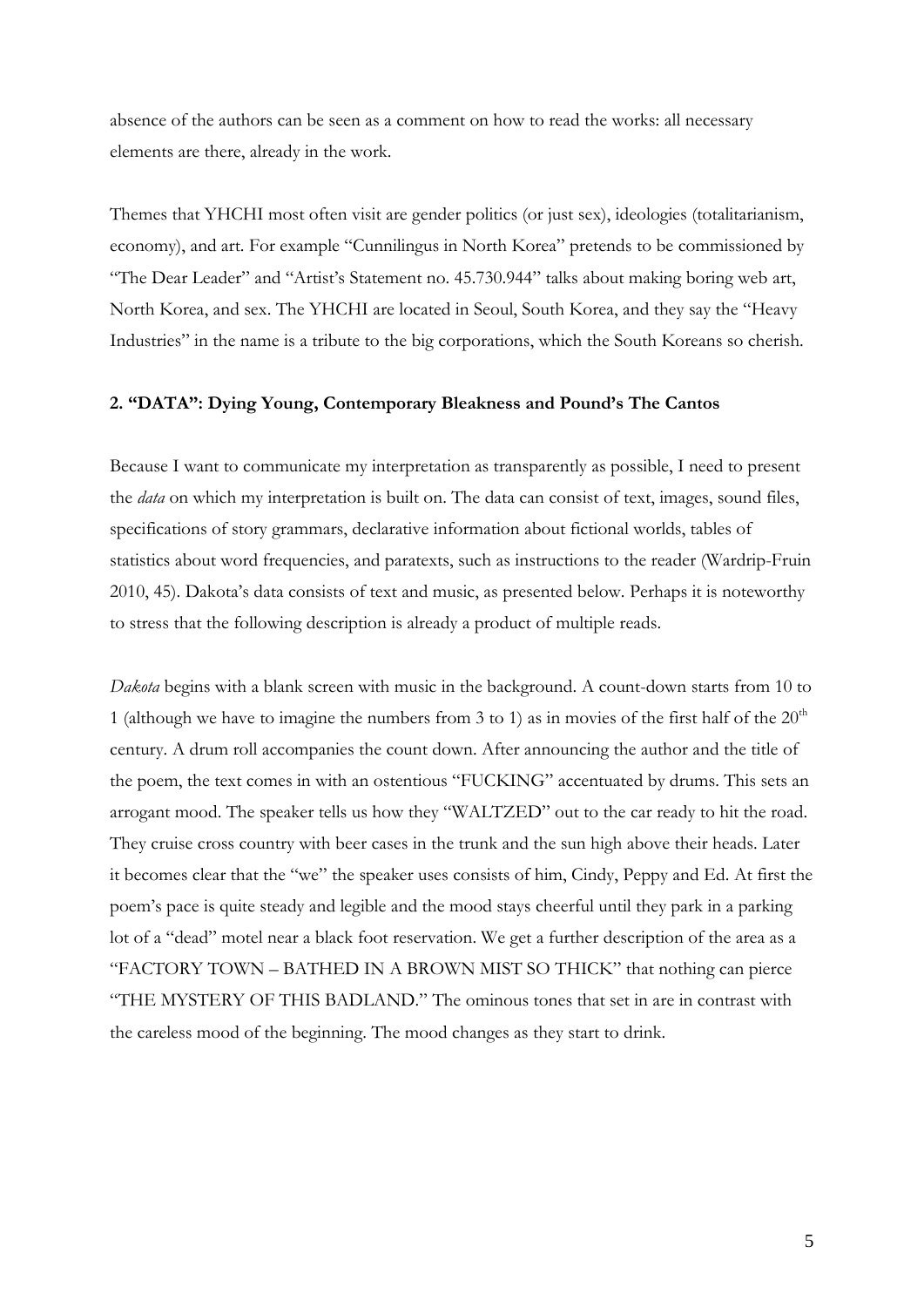## PUT BEER **CASES IN** HER TRUNK,

There's a "gassy" speech about dying young, talk of lost souls of lost youth, insulting mothers, cursing a boss whose wife the speaker "fucked at least" and other lines of the same variety: "PULLED —ØUT—MY—DØNG, —TRIED—AND FAILED—TØ SHØØT—A—BIG— WAD—TØ/ PRØVE— MY/ DISGUST—WITH —ALL." We also get a glimpse of Elvis. The tempo of the poem alternates and these alternations contribute to the unsteady feel of this part.

Then appears a character named Elie, who is dead. The speaker converses with Elie, who complains about dying young and laments the speaker's indifference towards his death. Elie alludes to his death by "I DIDN'T EVEN HAVE THE GUN BUT I TOOK THE BULLET". After Elie the speaker's mom shows up and we get another appearance by Elvis. A name, Ellman, a year, 1973, and a place, New York, flashes by. They allude to the Norton Anthology of Modern Poetry that Richard Ellman co-edited. In the poem this part goes so fast that it is almost impossible to notice. Finally, before moving to the second part of the poem, Norma Jean (Marilyn Monroe) gets a mention: "WHAT A PIECE OF ASS".

The beginning of the second part of the poem is marked by a jump to a meta-level. The speaker suddenly addresses the soundtrack. We hear shouts to which the poem alludes by "WHAT THE?" The musician, Art Blakey, is mentioned along with a studio-photo taken of him. Then, the speaker appears to identify the location where he or she $8$  is recounting these lines: "BUT-RIGHT— HERE! — I — MEAN— HØNESTLY, —IN PALPAN-/DØNG" and proceeds to give a description of something that could be a view to the street from a window. Palpandong is a street in Seoul, South-Korea (where, perhaps uncoincidentally, YHCHI is located). The poem proceeds with a description of a steady stream of cars (Nissan knock-offs) chauffeuring executives, who get a nasty treatment by the speaker; the only friend of an executive is a Giseing, a Korean Geisha

<sup>&</sup>lt;sup>8</sup> The speaker in the first part is evidently male, but the speaker in the second part is more undefined.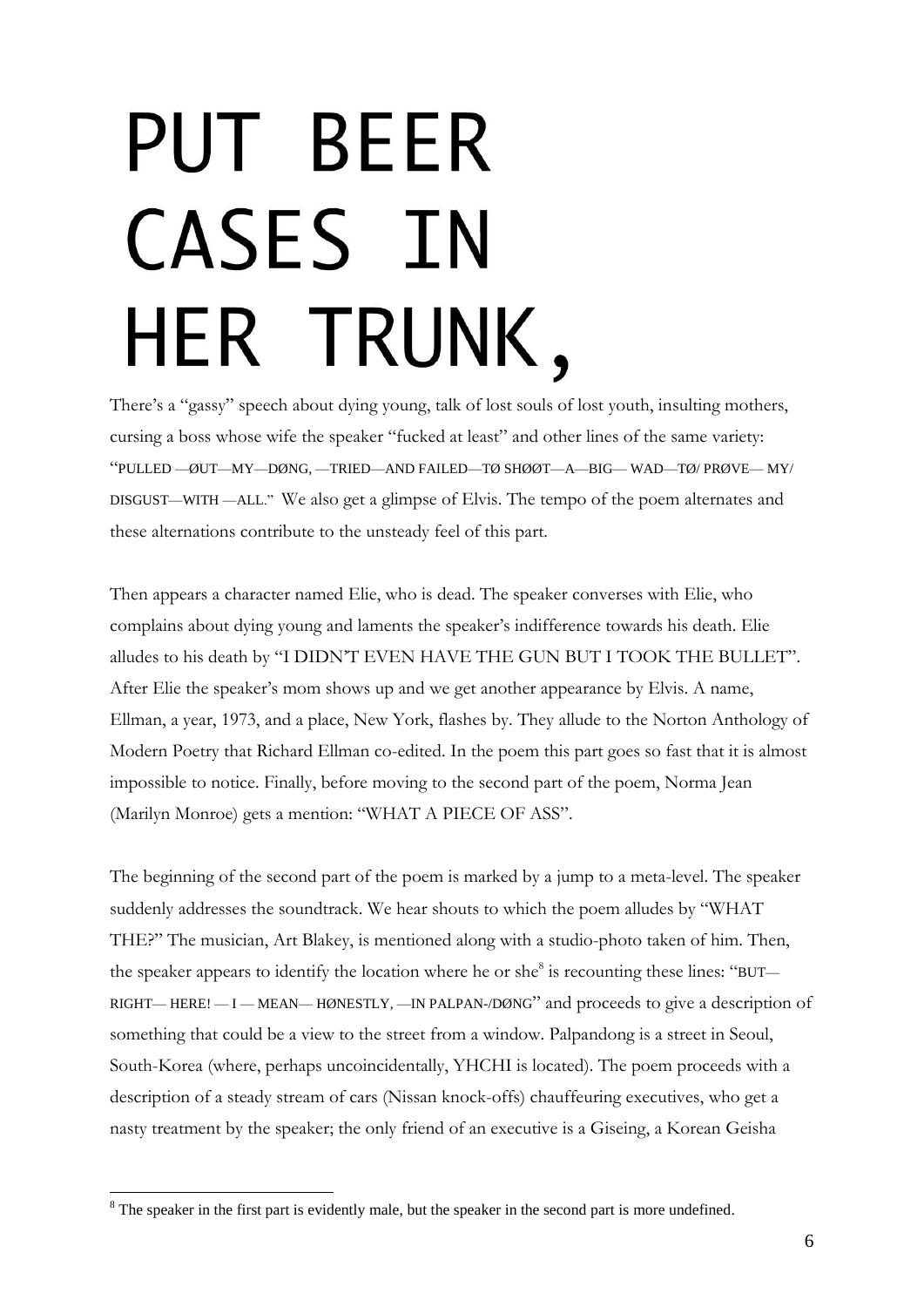(also explained in the poem). The wives of the executives are at the same time "dozing in front of TV's".

*Dakota* leans towards its end with a detailed description of late night drivers delivering winter heating oil or a Chinese fast-food that is described to be unnameable and undefinable in taste. The absolute end gives a description of eating this food with disposable chopsticks and tilting "your" head left "if you're a righty". The speed, intensity and tempo of both text and music increase towards the end, and the "wolfing down" of the fast food could be seen as a comment for the reader who tries to "wolf" the text down. If the first part paints a sad landscape, so does the second. The only exception here is Art Blakey and music, which, as I will show, are the only positively described aspects in the poem's world.

*Dakota* has a significant subtext, which is *The Cantos* I & II by Ezra Pound. At first look it is not clear at all that *Dakota* is an actual re-writing of *The Cantos* – it is quite possible to read the poem without this knowledge whatsoever. The hint to Pound is buried in one of the fast episodes in the unmistakable style of YHCHI: "FUCK—YØU, — ELLMANN, — THAT'S RIGHT— RICHARD— ELLMAN—NØRTØN—NEW YØRK, — 1973, —ØN— PØUND." This refers to a passage in Norton Anthology of Modern Poetry, where Ellman talks about Pound and also *The Cantos*. Ellman writes: "For Pound, Odysseus is the type of enterprising, imaginative man, and this voyage represents in some sense a symbol or analogy of the poet's own voyage into the darker aspects of his civilization or the buried places of the mind."<sup>9</sup> Given the violent eruption of "FUCK YOU" it seems that either the poem's speaker or – since the line steps out so significantly – a meta-speaker is not satisfied with Ellman's interpretation. According to Jessica Pressman it is exactly Ellman's easy equating of the poet and the text, and even text and meaning that YHCHI and the speed of *Dakota* tries to refute  $(2008, 319.)^{10}$  Be as it may, it is an important clue to the poem's intertexts.

By comparing the two works carefully it is possible to see an abundance of connections.<sup>11</sup> The first part and the beginning of the second part are a re-appropriation of *Canto I* and the beginning of *Canto II* respectively. Furthermore, the *Cantos I&II* are a re-appropriation of

<u>.</u>

<sup>&</sup>lt;sup>9</sup> quoted through Pressman 2008, 319

 $10$  The problem with this interpretation, however, is that based on the text it is not clear what is objected to. Is it this passage, or maybe some other? This would seem plausible, but it is also quite easy. Also, in Pound, the corresponding line goes: "Lie quiet, Divus. I mean, that is Andreas Divus, / In Officina Wecheli, 1538, out of Homer." As Pound was acknowledging his source as the latin translation by Divus, as is the YHCHI acknowledging theirs. Only "Lie quiet" is "FUCK YOU".

<sup>&</sup>lt;sup>11</sup> Pressman makes this connection in her article "The Strategy of Digital Modernism: Young-Hae Chang Heavy Industries' Dakota" (2008). Also the authors have mentioned the connection in an interview.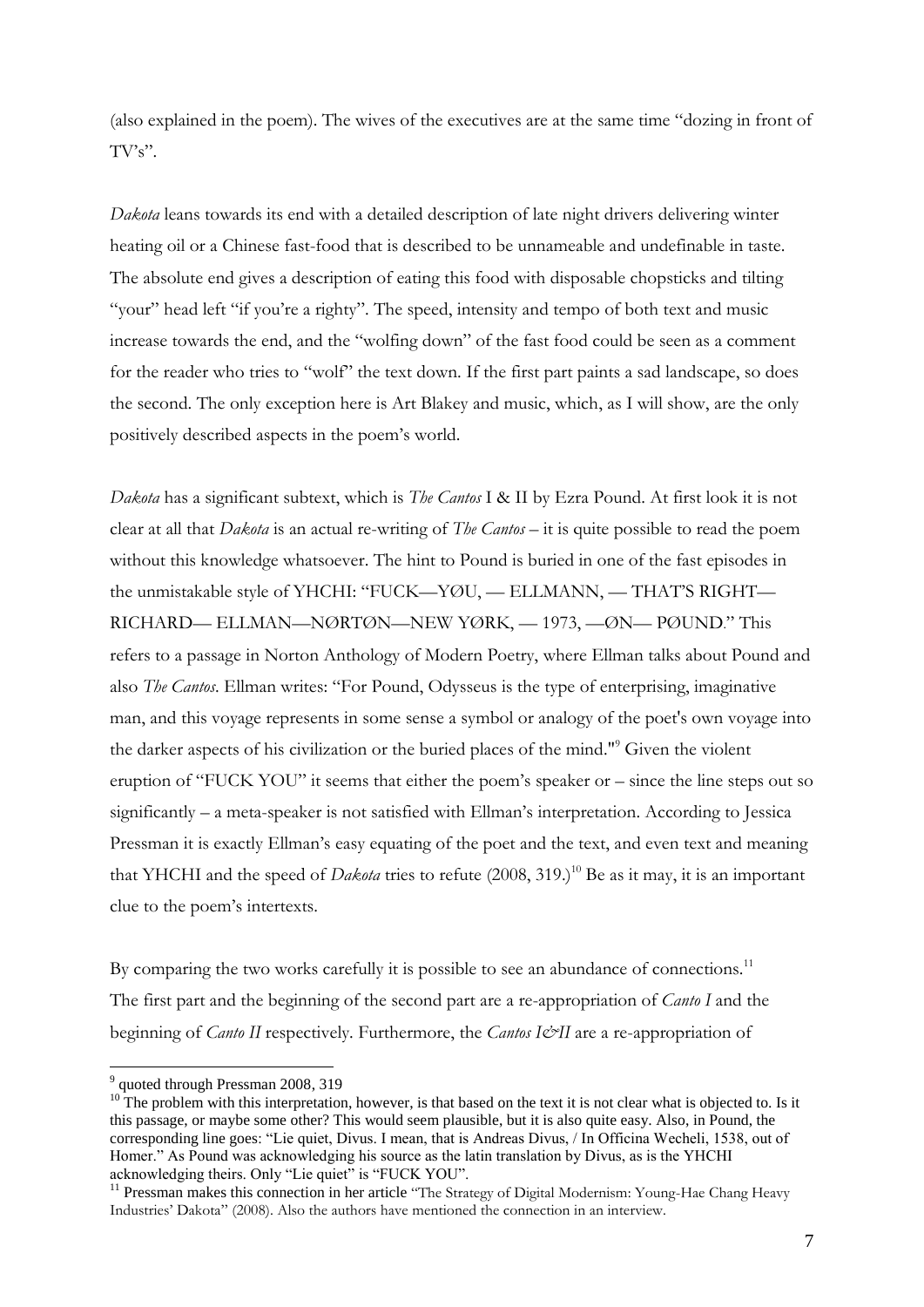Homer's *Odyssey Book XI*, which is known as the nekuia-episode. In this episode Ulysses leaves Circe's (Cindy in *Dakota*) house and descends to the Underworld to consult the seer Tiresias (Elvis in *Dakota*) in search for guidance on how to get back home to Ithaca. In the Underworld he meets not only his mother and one of his dead men, Elpenor (Elie in *Dakota*), but also a string of famous heroes such as Achilles and a string of famous and fatal women.

*Canto II* begins with a reference to Robert Browning and his dramatic monologue and the Italian poet Sordello. This is supposedly Pound's own manifest of his worth and of what he is trying to achieve. He considered Browning his ancestor in poetry<sup>12</sup>, and by the same analogy also Sordello, an Italian poet from circa 1180-1255 who was given castles by Charles I of Anjou, but who refused the gift by saying that his poetry makes him richer than castles. The beginning could thus be read as a manifest for the worth of the endeavor that the *Cantos* is. This evocation is mirrored in *Dakota* with Art Blakey.

For someone well acquainted with Homer and/or Pound, the appearance of the character's mother and a dead friend Elie could be giveaway clues to the intertexts. The most important clue is the explicit mention of Pound, which is buried in a speedy passage and could go unnoticed.

Above is the data that I deem important in interpreting this poem. It contains a certain amount of interpretation in choosing what to portray, and how to describe it, but still very little actual conclusions. Generally, if we accept the premise that our language is roughly intersubjective, the data should be accessible and agreeable to all to whom I want to communicate my interpretation. If it is not, I have failed in the description. Next I will turn to describe HOW the work is presented. This contains an explanation of what Wardrip-Fruin calls the "processes" (2010).

### **3. Processes: Pace, Reading Habits, Inexorability**

There are three points I would like to discuss concerning *Dakota's* process. The first: how *pace* works as a tool to emphasize and de-emphasize. The second: how this pace is related to contemporary reading habits between hyper reading and close reading. The third: how the inexorable pace exerts control over the reading experience and creates a shattered sense of unity. In the first part I establish the terminology and in the second I discuss Katherine Hayles' (2012) concepts of hyper and deep attention. The third point employs Fredric Jameson's concept of schizophrenic writing.

 $12$  Terrell, 1980.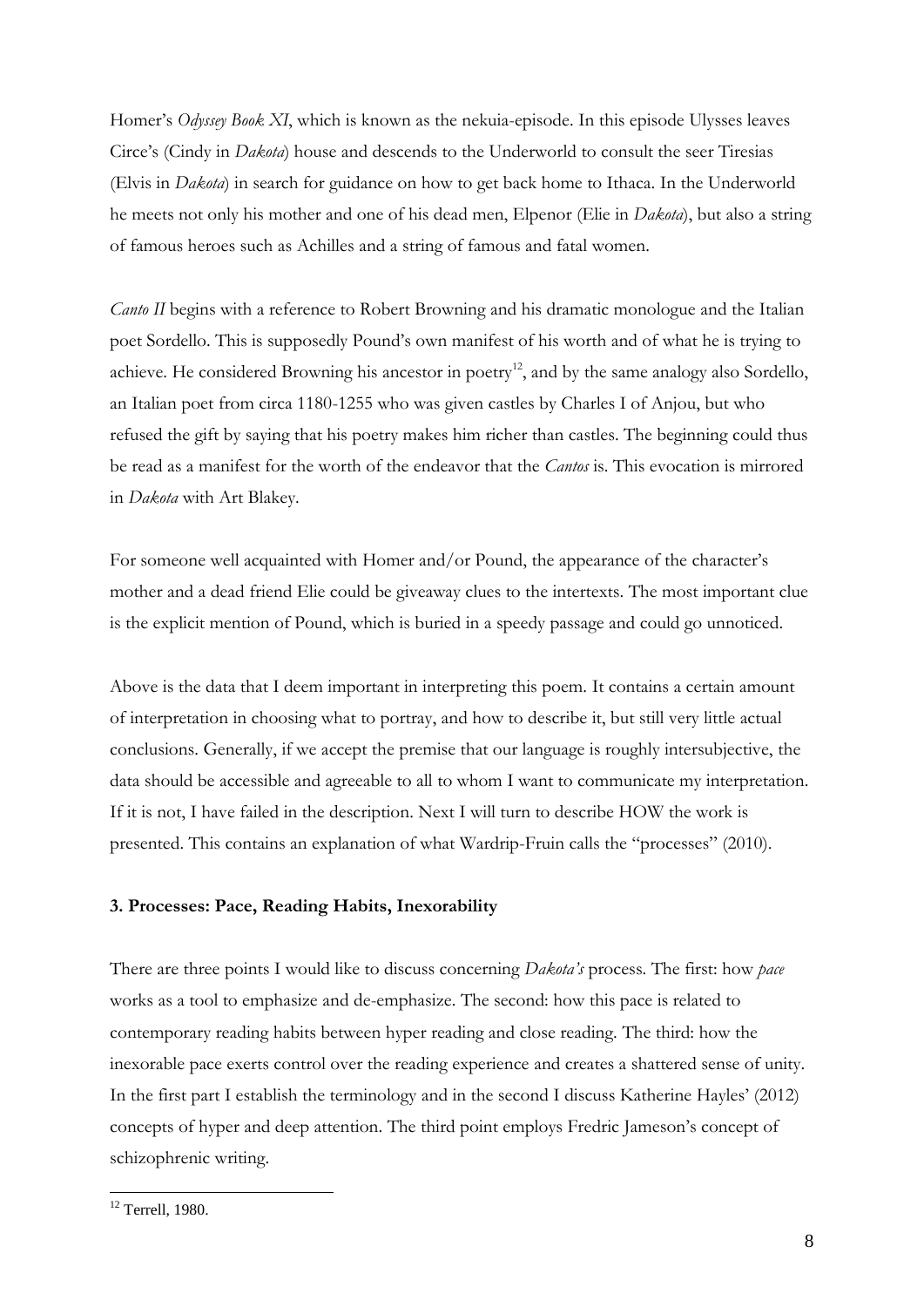### **3.1 Pace as Emphasis**

There are also three different aspects regarding movement in *Dakota.* They are *tempo*, *speed*, and *pace*.

With *tempo* I simply refer to the tempo of the music. As said, tempo in *Dakota* remains more or less the same throughout its course, but the beats and splashes vary. In the second part they become more accentuated and powerful and in the very end the tempo increases along with the pace of the text.<sup>13</sup>

*Speed,* in kinematics, is the function of time and distance. Speed in reading, however, is the function of time and the amount of text covered. *Dakota* has two kinds of speeds. The first is the amount of screens presented within a given time (lets say a minute). The other is the amount of text presented in one screen. These two combined we have the "local" reading speed at any given moment of the poem. Detailed measurement of the speed and making acceleration charts would perhaps be interesting but fortunately out of the scope of this paper.<sup>14</sup>

In *Dakota*, both the amount of screens per minute and the amount of words per screen fluctuate. Sometimes a screen stays visible up to a few seconds, sometimes it is visible for only a blink of an eye. Sometimes one word in big letterhead is presented on screen for up to few seconds, sometimes there are six words in one screen just for the blink of another eye. This fluctuation in amount of screens per minute and the amount of words per screen is what I generally call *pace*. To wrap it up: local reading speed is the function of screens per minute and the amount of words per screen. *Pace* is a more general term I use to describe the fluctuation of local reading speeds covering more than just one given instant.

### How does the pace affect reading *Dakota*?

<u>.</u>

On the one extreme, pace controls legibility. The speed of text can exceed the cognitive limits of an empirical reader, as it does in several points of the poem. On the other extreme, pace can test

 $13$  We could argue that it could also be the other way around: the text aligns with music.

<sup>&</sup>lt;sup>14</sup> Dakota has 1037 words and its duration is 5.56 minutes. This makes an average of 174 words per minute, which corresponds to a learning pace (100-200 wpm), which is quite slow. The first part is even slower, an approximate of 144 wpm. The second part speeds up and results in average rate of 276 wpm. In a linear page this pace would still be in the lower parts of reading for comprehension (200-400 wpm). Why is it that we struggle with getting all the words in Dakota, then? Because of "local" speed, acceleration and deceleration.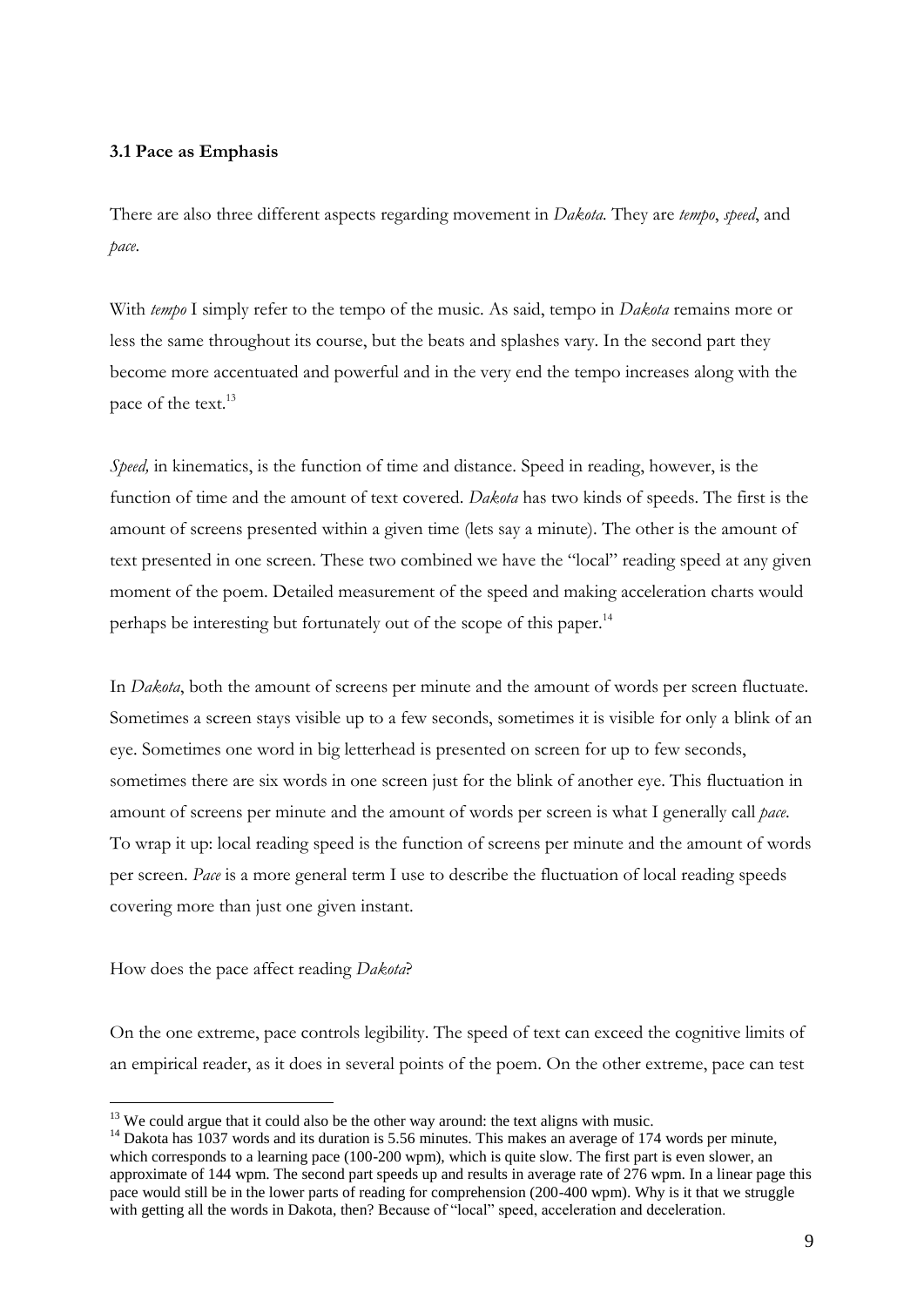the reader's patience by being too slow. Theoretically, reading a work can take more than a lifetime, but this extreme *Dakota* does not approach. Furthermore, the effect of these fluctuations in pace creates *emphasis* and *de-emphasis*. The more time to read and the bigger the letters are the more emphasis the part gets. The opposite applies, too. Other means of emphasis in *Dakota* include the aforementioned beats of drums and cymbals, the changing size of the letters and repetition (frequency).<sup>15</sup>

Emphasis in *Dakota* serves different roles. As is natural, an emphasized part is deemed more important, and even more so with a poem that is only re-readable from start to finish. The emphasized parts are also the most likely ones to stick with the reader on a first reading. Another role is to throw something interesting in very quickly, so that it arouses curiosity by giving something seemingly important less weight. In theory, *Dakota* can be reread an unlimited amount of times<sup>16</sup>. Some browsers also offer the possibility to stop the text<sup>17</sup>, but that operation is not part of the inner logic of the poem.

The result of this kind of pace makes the poem's reading layered in the sense that a first reading only leaves one with an impression and a few lines that stick. For example the iconic figures of Elvis and Norma Jean are probable to leave a mark<sup>18</sup>. Elvis appears a few times in the poem and for the first time the name flickers for several moments (and ten times). But then, if one happens to get some of the half-hidden lines about Richard Ellman, one might wonder about the speaker's attitude. To be able to return to that point, one must watch the poem again. And maybe again once more. The point is that the poem controls its layers of information, and the only way to get to that information is to reread. The invitation to reread is done by hiding relevant passages also in fast de-emphasized parts for the close reader to uncover. One level of reading is thus the level of skimming and the other is the level of re-reading. Skimming and re-reading are characteristic of cognitive modes of hyper attention and deep attention, to which I will now turn.

### **3.2 Contemporary Reading Habits**

<sup>&</sup>lt;sup>15</sup> For a discussion on how digital literature modifies Gerard Genette's (1988) narrative categories on time, see Eskelinen 2012, chapter 8 on "tense", p. 133-163. See also Koskimaa 2010.

<sup>&</sup>lt;sup>16</sup> Dakota's system does not limit the amount of readings; it's *access* is unlimited.

 $17$  Right click on mouse over the poem and choose.

<sup>&</sup>lt;sup>18</sup> According to my unscientific questionnaires to seminar groups discussing this poem, what a reader most usually remembers is the first word "FUCKING", the last word "RIGHTY", drinking beer, Elvis and Norma Jean. What most report also is frustration and anxiety, with one exeption. She reported not being able to read poetry in any other way.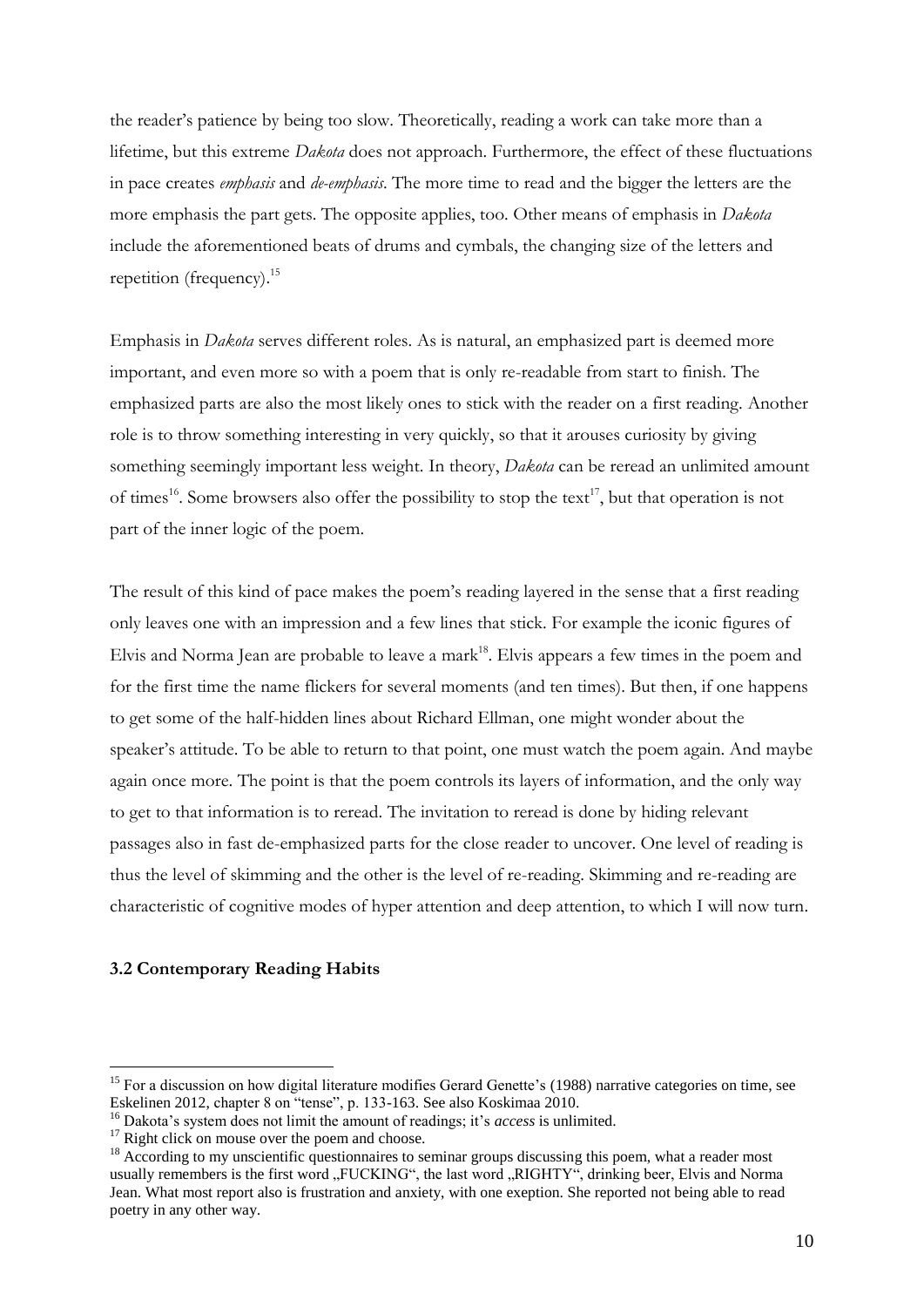"There's a tendency to read quickly on the Internet. Speed is everything, and densely written texts, be they creative or critical, seem to make the reader anxious." Young-Hae Chang Heavy Industries<sup>19</sup>

"Networked and programmable media are part of a rapidly developing mediascape transforming how citizens of developed countries do business, conduct their social lives, communicate with one another, and – perhaps most significant – think." (Hayles, 2007, 187)

We use different portable, programmable, and networked media in our everyday communication. We text, chat, mail, and make video calls. We also use these devices for information (from suitable restaurants to optimized walking routes), entertainment (from social media to news sites), and shopping. These everyday practices change not only our environment and habits, but also the ways we think. The change in thinking does not only involve forgetting the address of the restaurant midway there because it is possible to look it up anytime. It involves a change in brain structure. Indeed, N. Katherine Hayles proposes a generational shift in *cognitive styles* that can best be seen in the contrast between *deep attention* and *hyper attention* (2007, 187). Also the ways we read are affected.

These changes result in different ways of dealing with information. Deep attention, characterized by "concentrating on a single object for long periods [of time] (say, a novel by Charles Dickens), ignoring outside stimuli while so engaged, preferring a single information stream, and having a high tolerance for long focus times", is increasingly rare. Hyper attention, which is characterized by "switching focus rapidly among different tasks, preferring multiple information streams, seeking a high level of stimulation, and having a low tolerance for boredom," (2007, 187) seems to be more suitable for the contemporary environment.

Hyper attention and deep attention correspond to *hyper reading* and *close reading*. Hyper reading is akin to skimming and scanning, it involves grasping quickly the gist of a given text, and/or looking for keywords or phrases. Close reading, as we know, takes more time and multiple reads, pays more attention to detail and makes overall conclusions of the entirety of the text. Hyper reading is faster but more superficial. Close reading is slower but involves taking up the challenge of complexity. Both have their advantages.<sup>20</sup>

<sup>&</sup>lt;sup>19</sup> http://iowareview.uiowa.edu/TIRW/TIRW\_Archive/tirweb/feature/younghae/interview.html

 $20 \text{ P}$  m currently trying to figure out the advantages and goals of hyper reading. Hayles proposes qualities such as juxtaposing different elements, handling different types of information at the same time and switching rapidly between different channels of information. But there can also be difference in the purpose of reading. Hyper reading can aim to be more entertaining, and stress the *archival* role of the reader, who collects bits of information to suit her own needs. Readings produced as such are more collections (bricolage) than interpretations and maybe serve more personal than communicative goals.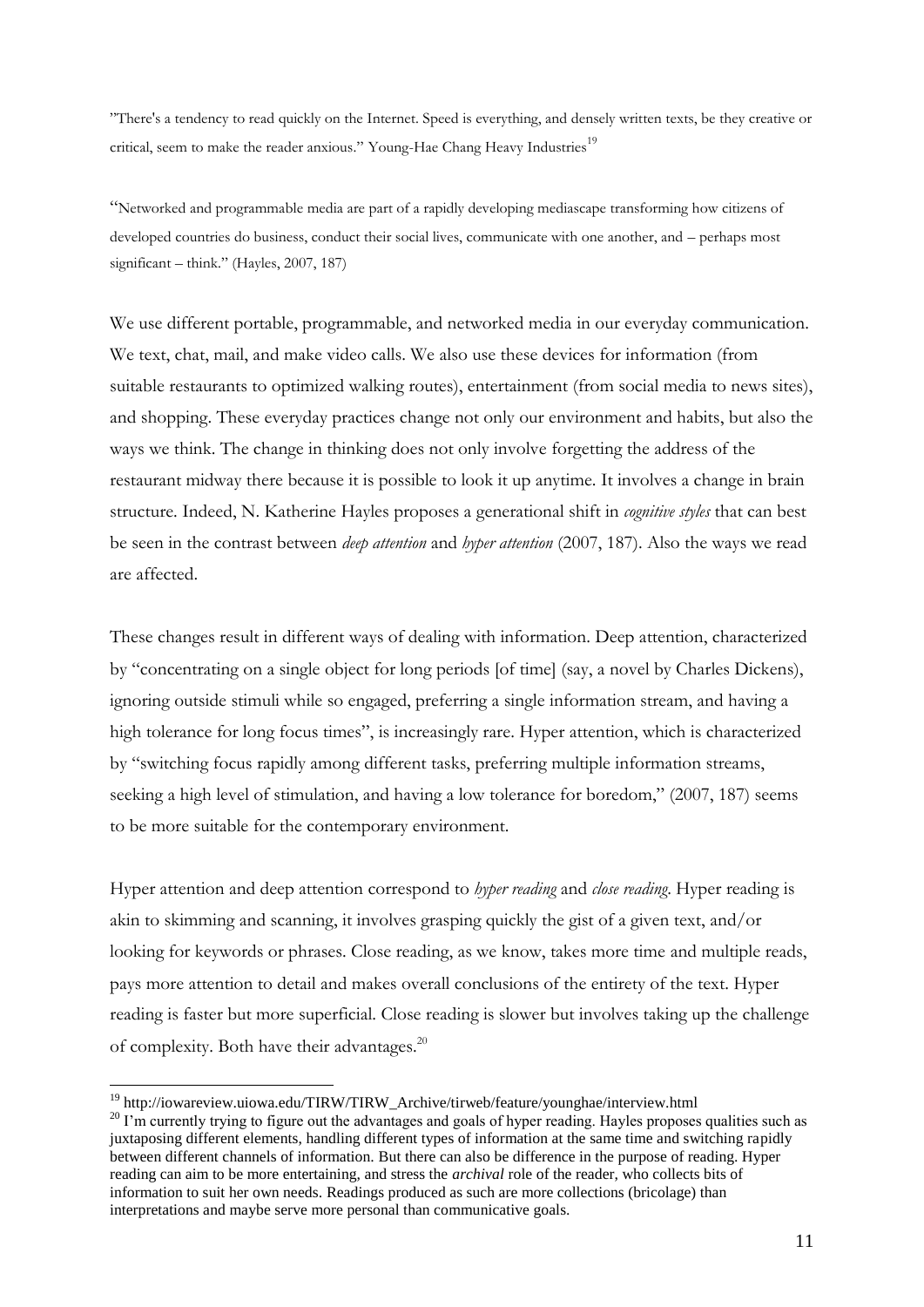Historically, hyper attention developed first. Our environment was such that it was necessary to be alert for danger, and deep attention, which means closing out outside stimuli (at least to some degree), could have been lethal. Deep attention and close reading are the results of centuries and even millennia of practice, of more secure conditions where humans have not had to be as alert. (Hayles 2007, 188.)Now, as it is easy to testify, our environment is changing to increasingly favor speedy intake of different stimuli and multiple information streams. To this our brains seem to be more than apt. Take the Facebook environment. It is the quintessential platform for hyper attention to thrive. There we have multiple information streams (video, hyperlinks, pictures, text), even more if music is listened to at the same time (according to research, many young people do (Hayles 2007, 189)). One skims through the front page looking for stimuli, a brief glimpse at a video, a comment on someone's status, the first few sentences of an article someone shared and so on. Interaction, rapid change of focus. Nicholas Carr (2010) has discussed the different ways of how the internet molds our brains, and as he states, our brains love these kinds of environments. The new environment and the change in cognitive style do not leave literature untouched.

### So what does this have to do with *Dakota*?

First a curious detail. With a hint of imagination, *Dakota*'s form resembles that of *skimming*. In a study conducted by Jacob Nielson (2006) the readers' eye movements were tracked in order to investigate what parts of a screen people are used to read. The pattern of reading a screen was in the form of the letter F. One reads the top of the page more carefully than later parts. The area of attention is diminished the farther down the page we go. *Dakota* performs the letter F with its speed. It begins with a moderate pace and speeds up towards the end. There is fluctuation during the poem, it is not a steady acceleration, but still the overall pattern resembles that of skimming.

However, as I argued in the previous part, *Dakota* is not only a poem to be skimmed, or: to be *hyper read*. It is a negotiation between hyper and close reading. It is both. Its surface presentation corresponds to that of the new cognitive style – the online environment with flashy text and music. The pace corresponds to that of skimming and scanning: first one pays more attention, then less and less, skipping a part here and there. But having "scanned" the poem I only have an impression. Scanning *Dakota*, at least for a reader like me, is not enough. I have to know more. It feeds punch-line like phrases such as "a gassy speech about dying young" and rouses curiosity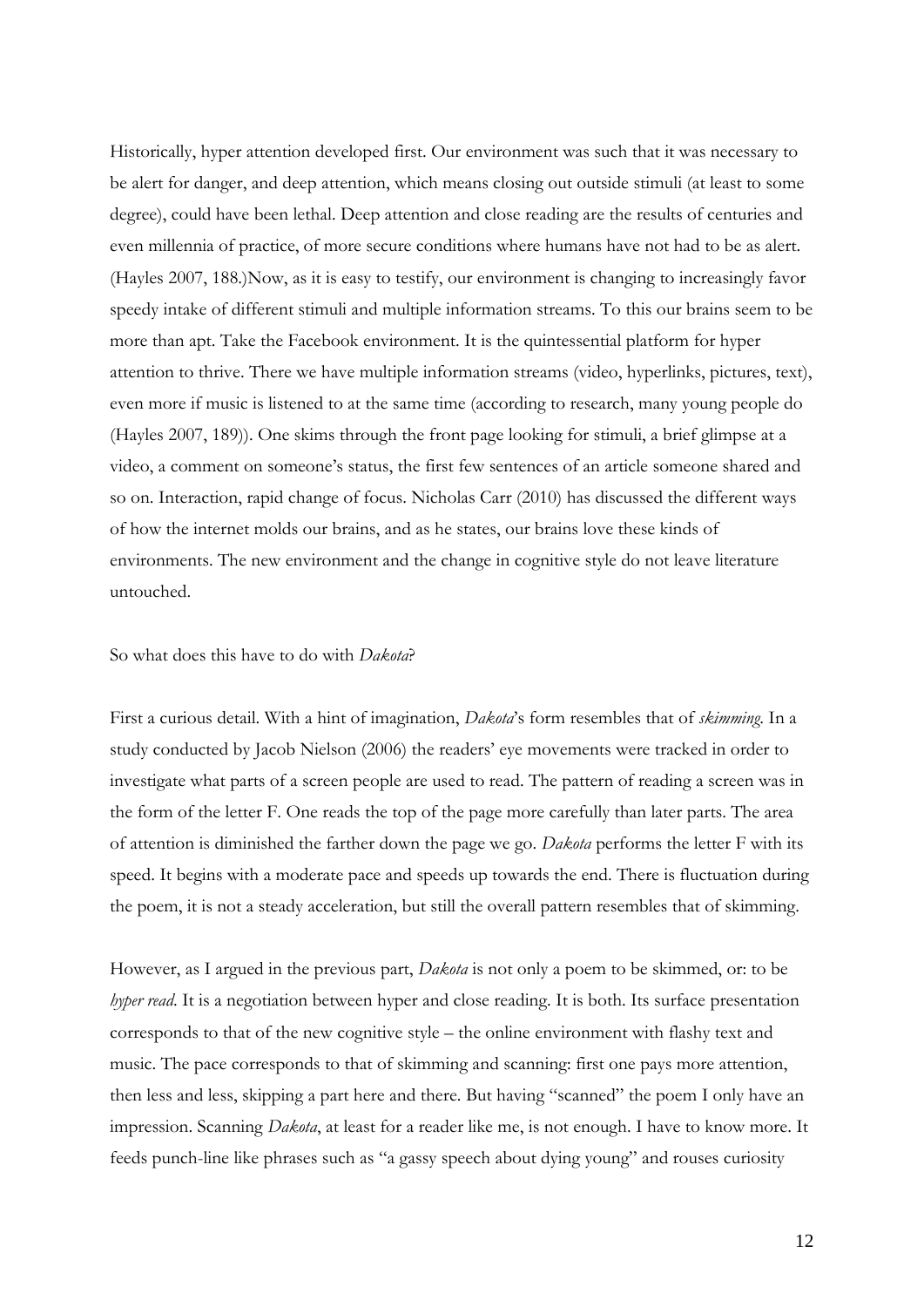with the presence of iconic, essentially dead, pop stars. What is this poem about, I ask. So, I have to reread. That involves taking up the reserve of deep attention.

*Dakota* does not fit perfectly to hyper attentive reading. Granted, it offers a lot of stimuli and if music is taken as a separate information stream, also multiple information streams. But it does not contain changes in tasks, hyperlinks, or interactivity of any kind. Moreover, it *denies* interactivity and makes the reader pay attention to a single information stream (or two constant ones) – if she is to get what is said in the poem.

We arrive at the same double logic as with speed: *Dakota* is partly fashioned after the new mode of grasping, the hyper attentive mode. On the one hand, it strives to hold the reader's attention with a hasty pace, on the other it sometimes goes too fast and denies control over the reading. But shouldn't we have decades of experience on receiving images and music simultaneously? We are accustomed to seeing and reading *images* thus, but not text. Still, reading most of the poem is not difficult. In some parts it is a little uncomfortable, and the very end is arguably too fast even for the extreme end of the hyper attentioned. Curiously, we can envisage a future where the words are read easily since readers get more and more quick in recognizing images.<sup>21</sup> Films grow faster and faster as they try to hold our attention. The increase in speed does not, unfortunately, pile up as better understanding. And as *Dakota* shows, the case is different with reading *words*.

The other end of the logic appears in *Dakota*'s invitation for deep attention. This invitation is extended by not showing all cards at once, and giving hints of a rewarding closer look. It can be viewed as an exemplary experiment of the fruits of hyper and deep reading practices. In the best scenario, it gives an impression of something interesting when scanned through, while also containing clues that give rise to suspicion: there is something else, something worth investigating, worth a closer look. And as I argue in part 4, the closer look is indeed rewarding.

<sup>&</sup>lt;sup>21</sup> Grounded on Hollywood and TV producer Alexander Singer's word Hayles makes a claim that the time to recognize an image has reduced from 20 seconds to 2-3 seconds in 50 years. She does not repeat the claim made in 2007 in her book in 2012. That figure seems incredible indeed, although the general direction is entirely believable. To have some idea of the change, I compared Budweiser advertisements (the most commercial media, and thus – I figured – most on the edge of time) from 1956 and 2013. In the 1min 5 sec. commercial from 1956 there was 20 different images (or screens), and in the same length 2013 version there was almost 50 images. The amount has more than doubled in little under 60 years. This comparison is of course an individual instance. During the first minute and five seconds of Dakota there is approx. 44 screens. Bud 1956: [http://www.youtube.com/watch?v=Zpo1uGO28aM,](http://www.youtube.com/watch?v=Zpo1uGO28aM) and Bud 2013: <http://www.youtube.com/watch?NR=1&feature=endscreen&v=Z43WNg76OYk>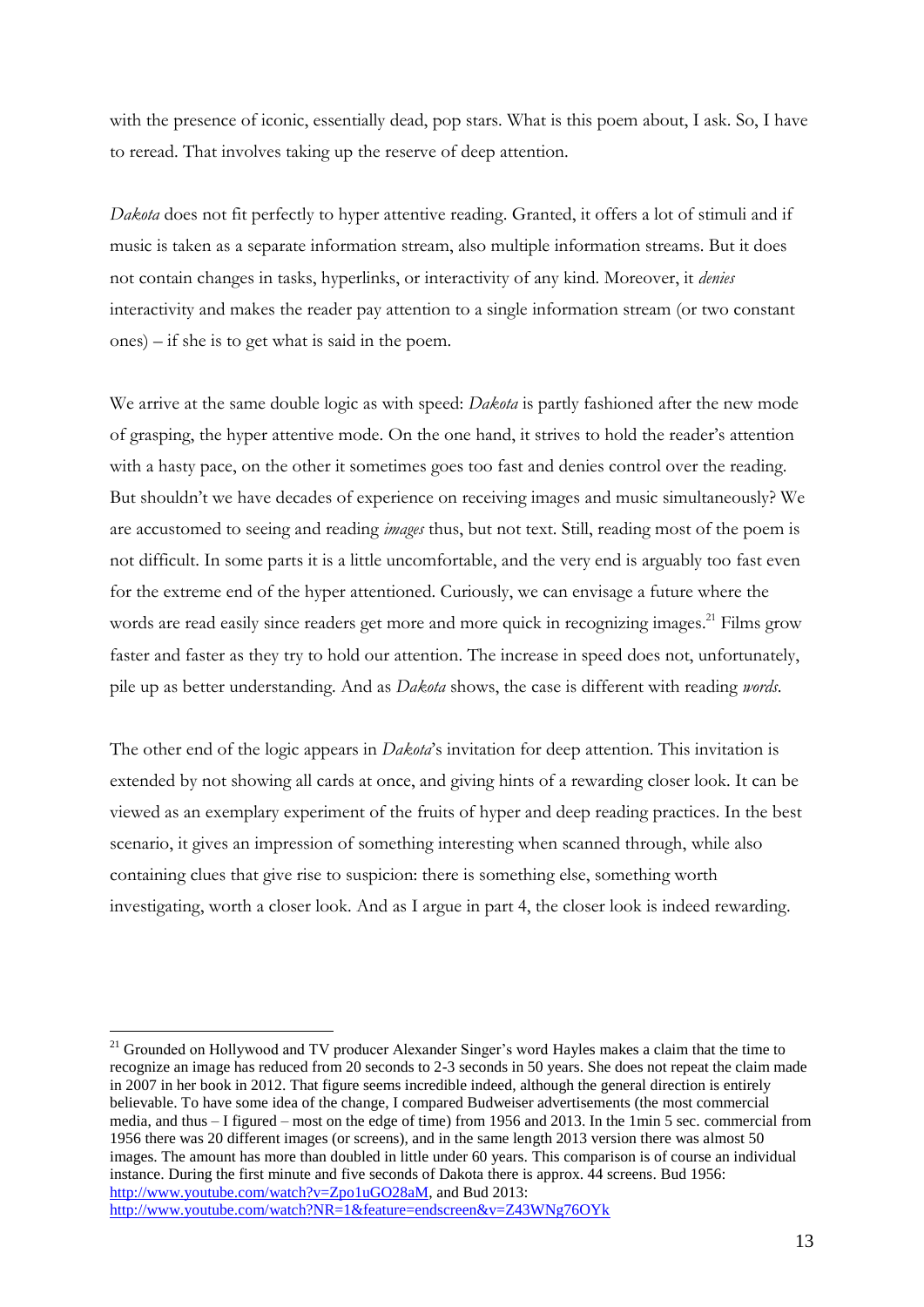Still, as the deeper attention is grasped, it resists reading, for the poem bears no tools for examining the text in detail $^{22}$ .

Hayles formulates the problem of the two different modes as follows: "[H]ow to convert the increased digital reading into increased reading ability, and how to make effective bridges between digital reading and the literacy traditionally associated with print." (2012, 56.) Some fear that the loss of deeper attention leads to less intelligent people, and some, as Mark Bauerlein (2009) for example, believe that the dumbest generation of all time is already here.<sup>23</sup>

Before making conclusions on whether *Dakota* celebrates hyper attention or rewards deep attention, and on what is particular in its interplay of data and process, there remains one aspect of process I want to bring to the fore. It is less a technical one and something that is more difficult to grasp. It has to do with the *feeling* of reading *Dakota*.

### **3.3 Inexorability and Lost Unity**

1

As we have seen, Dakota's pace is inexorable. Reading at one's own pace is not an option. I am reading at *its* own pace, and sometimes that pace is so fast that reading is more akin to skimming or just glancing. Losing control over reading can lead to frustration and agony. But why? We are used to moving images and we are used to moving text, such as subtitles. We do not ask: what is this? From a technical point of view, *Dakota* is temporally controlled conventional organized verbal communication mixed with flashing screens and organized sound. The elements are familiar, but the combination of the elements, and that the pace exceeds our ability to read, is unusual. The uneasiness is furthered by the sense of the text being fed to us along flashes and splashes. How to grasp this discomfort?

In reference to postmodernism, Fredric Jameson talks about *schizophrenic writing*. One of the aspects is the breakdown of the signifying chain and thus presenting a succession of *presents* that are cut out of their connection to each other.

"If we are unable to unify the past, present and future of the sentence, then we are similarly unable to unify the past, present, and future of our own biographical experience or psychic life. With the breakdown

 $^{22}$  Firefox offers a solution to this, though. The browser allows to stop the flash feed, albeit clumsily. Youtube is a better navigational tool. This of course, is not an integral part of the poem.

<sup>&</sup>lt;sup>23</sup> On a sidenote, works like *Dakota* might be useful in trying to bridge the gap between hyper and close reading. That would require an educative model with links to the two ostensive intertexts, and a tool with which to scroll the text at a more moderate pace.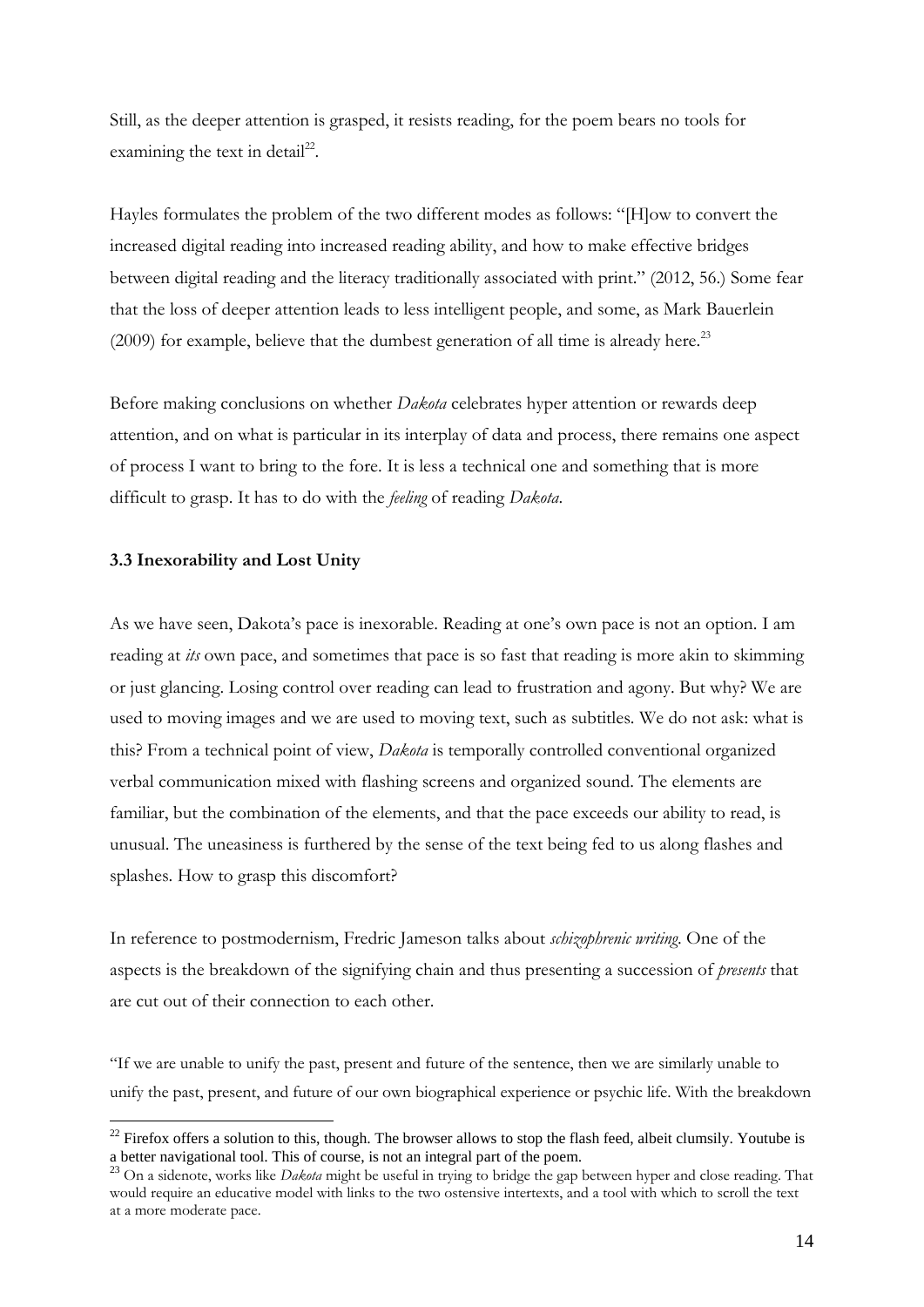of the signifying chain, therefore, the schizophrenic is reduced to an experience of pure material signifiers, or, in other words, a series of pure and unrelated presents of time." (1991, 27.)

He gives a simple example of a print poem by Bob Perelman (*China*), where the temporal and contextual connections between consecutive stanzas are confusing. I argue that the same happens even more forcefully in *Dakota*, since with the lack of control the reader is virtually trapped in the present. Furthermore, the reader struggles to form a *unity* which would consist of an understanding of the past, present and the future of the text. Let us explore this idea further.

What is the past in *Dakota*? It is what the reader remembers to have happened. But it is not possible to grasp the past since the poem presents new material all the time. There is not enough time to process the fairly rapid stream of information. I, the reader, am trapped in the present and the present is in the move. What is future, then? Future is unknown. I do not know how long it will last, and I do not have the means to make it cohere with the present or with the past. Furthermore, the speedier parts break the "signifying chain" and create gaps in the assumed narration. In addition to not being able to grasp the past or the future, I also realize that I don't have access to all of the relevant information. So what I experience is a succession of presents that are difficult to make into a coherent story. Why do I assume that there is a story? At least two aspects. One is that the poem begins like a story; we are set up for a road trip, a narrative topos is activated. The other unifying element is music. Music stays the same throughout the poem. It does not lure with melody but it is very recognizable and most importantly, it is clearly the same song throughout the poem. Furthermore, music and words (or word-images) are in sync. They enforce rather than contradict each other.

*Dakota* promises a story that may well make sense, but denies access to it on a first reading, and thus invites or even forces further readings. In the worst case it only frustrates the reader, in a better case it also invokes interest. Further readings reward the reader and lessen the unease; there indeed exists more layers to uncover. In the next part I explore the different layers and the possibilities of combining data and process to form a tentative interpretation of the poem.

### **4 Interpretation: False Ideologies and Solace in Art**

### **4.01 Interpreting Process**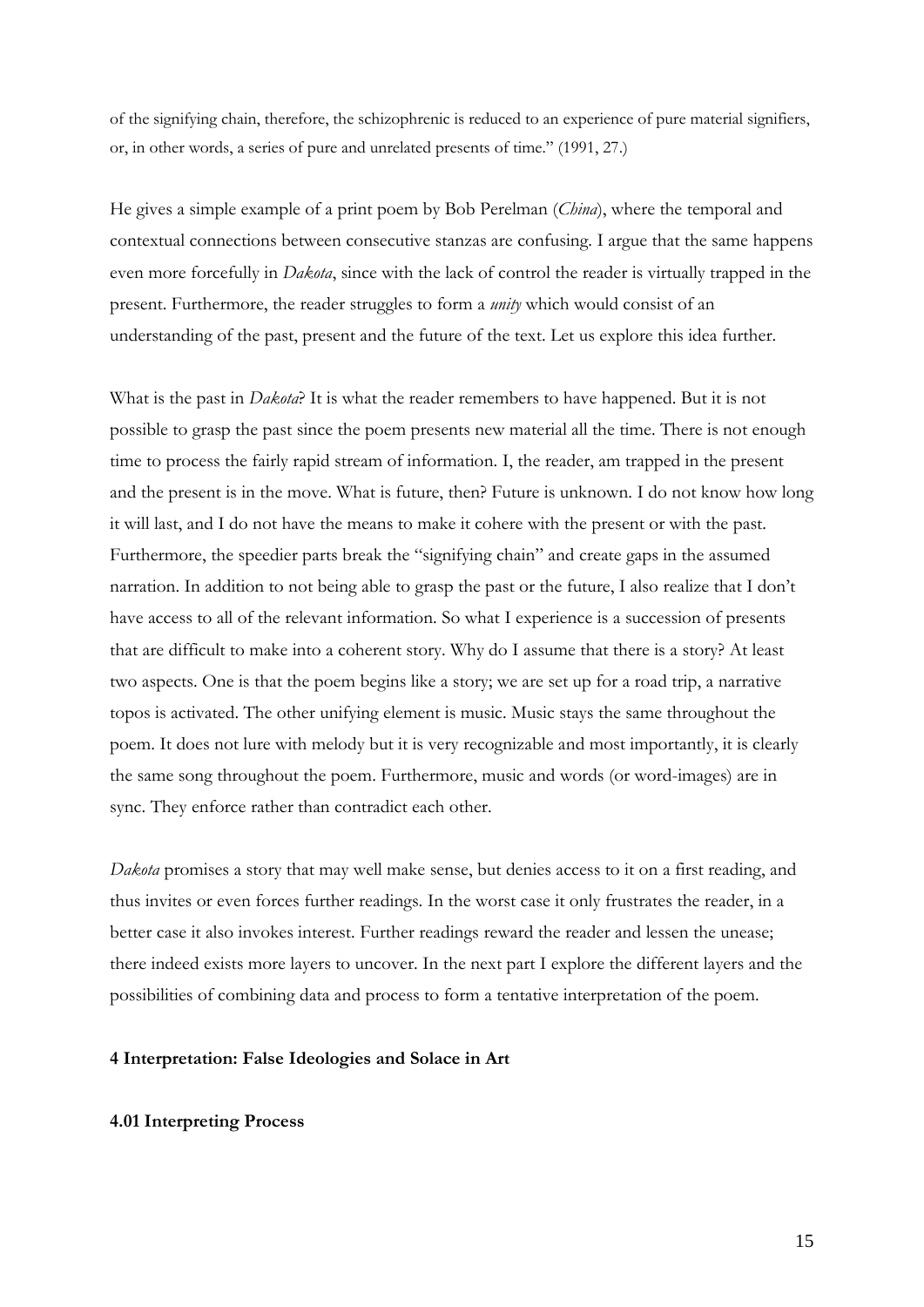To include both process and data to the interpretation, I must ask why is this work presented in this manner. Since *Dakota*'s form is not unique, but concerns all of YHCHI's work, let us talk about the reasons behind the general form first. One reason to this form is what is well described by Grusin and Bolter as *hypermediacy*. Hypermedia strives for the "real" by trying to present the viewer/reader/listener with "the rich sensorium of human experience" (Bolter & Grusin 1998, 34). This is a double logic, since on the one hand it strives for immediacy by aspiring to be close to the "human experience" of our time (hyper attention, online environment), but by way of doing that it draws attention to its medium, its interface.

In *Dakota* the striving for the "rich sensorium" is visible. As said above, hyper readers usually enjoy multiple information streams such as listening to music while completing another task. *Dakota* moves a textual story to, in principle, more accessible video-format and presents music along as well. The attempt to update an existing basic medium<sup>24</sup>, text, to a more contemporary form is evident. But it does not stop there. It manipulates the interface to *exceed* the "real" and go faster than it is possible for the reader to follow. If a single information stream consumed at one's own pace is "boring"<sup>25</sup>, *Dakota*'s two main information streams and the form, text, music and controlled pace, is *too much*. It draws attention to its medium by going beyond the new "real" environment.

By exceeding the limits we are able to recognize the limits. *Dakota* makes us aware of our capacity to consume this kind of information and it also makes us aware of our will to control the consumption itself and the quantity of information thus consumed. And for readers like me, ones with an interpretive goal, the poem also might trigger a need for coherence, a need to know what happens, and why does it so happen.

### **4.1. Combining Data and Process**: **Dying Young and Digital Modernism**

The above is a general condition of all of these types of works, and though it is possible to interpret only a process, it does not satisfy my need for an interpretation of this *particular* work.

<sup>&</sup>lt;sup>24</sup> Elleström (2010) divides "medium" to *basic* and *qualified*. Basic and qualified media are abstract categories; "moving images" would be an instance of a basic medium as "cinema" would be an instance of qualified media. Qualified media can be qualified in two ways. The first is contextual, which means the cultural, historical and social circumstances. The second is an operational qualifying aspect, which qualifies the aesthetic from the functional. For example, dance is a qualified medium with an aesthetic function, whereas sign language is a qualified medium with a communicative function. Both of then use "organized movement" as their basic medium.

 $^{25}$  As for example Mark Fisher recounts his students to report (2009, 23).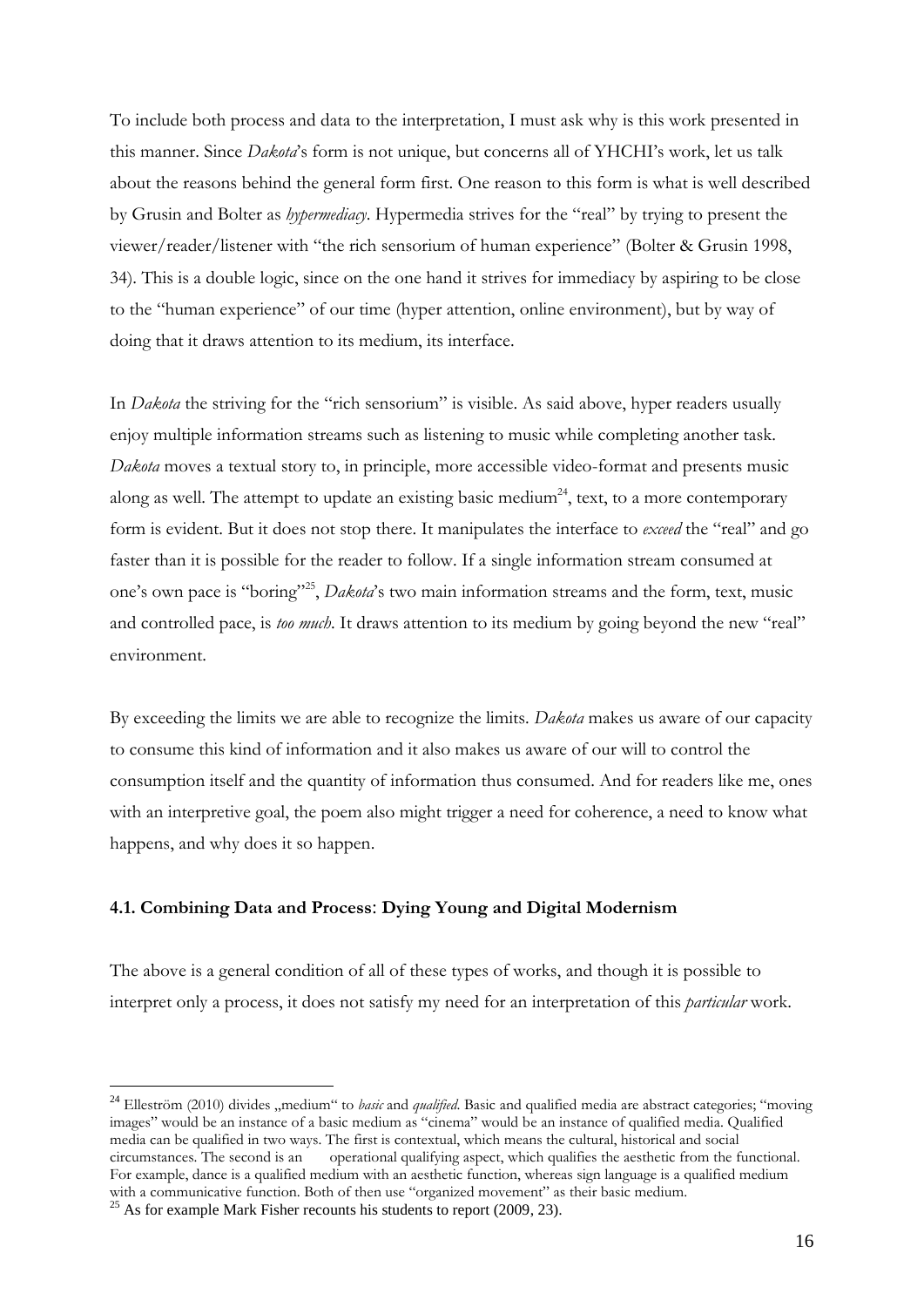To combine the data with the process I have to first look closer at the data and then see how it works together with the processes.

By controlling the access to information the poem creates different layers of reading. The first is that of a hyper reader, a glimpse of what it could be: an arrogant "FUCKING", a road trip, an Elvis here, a Norma Jean there, dying young, drinking and the last word, "RIGHTY", all in sync with rhythmical jazz and some shouts. The additional readings reveal the intertext to Pound by explicit reference to Pound's commentator. A careful comparison with Pound's *Cantos* I & II reveal that the first part is actually a meticulous rewriting of the first *Canto*. Why rewrite *The Cantos*? Two helpful concepts: Jessica Pressman's "Digital Modernism" (2008), and Linda parody's potential for both a "disdainful laugh" and a "knowing smile" (Hutcheon 1998).

### Digital modernism is defined as follows:

[A]n identifiable organizing principle for a subset of electronic literature that shares a common, conscious modus operandi: these works use central aspects of modernism to highlight their literariness, authorize their experiments, and situate electronic literature at the center of a contemporary digital culture that privileges images, navigation, and interactivity over narrative, reading, and textuality. (Pressman 2008, 303)

Pressman further argues that using the digital platform to convey "modernist" texts with "postmodernist" elements *Dakota* makes a claim of poetry's capability of "making it new" – again – in a digital environment. By doing so *Dakota* would make a value statement about literature and try to establish itself and its style inside the realm of digital literature. As stated in chapter 2, *Canto II* begins with evoking the poet Robert Browning and the Italian poet Sordello. This could be seen as Pound's own manifest of the effort he is embarking on, the epic that *The Canto*'s were supposed to come. This is mirrored in *Dakota*, which could be seen as a manifest of the worth of YHCHI's project, which was to become the YHCHI website.

Digital modernism answers the question of why *Dakota* is a rewriting of *Canto* I & II in this manner. But that is still only a partial answer, since a further comparison reveals that the second part is not a rewriting anymore – with the exception of the few lines in the beginning – but something very different. Two questions remain: 1. How is the rewriting done, and what does that mean? And 2. How the first and the second part relate to each other?

First answer: The rewriting of part I is an obvious *parody* which is both respectful and disdainful. It respects the target of its parody by having the same goal (the case of digital modernism above)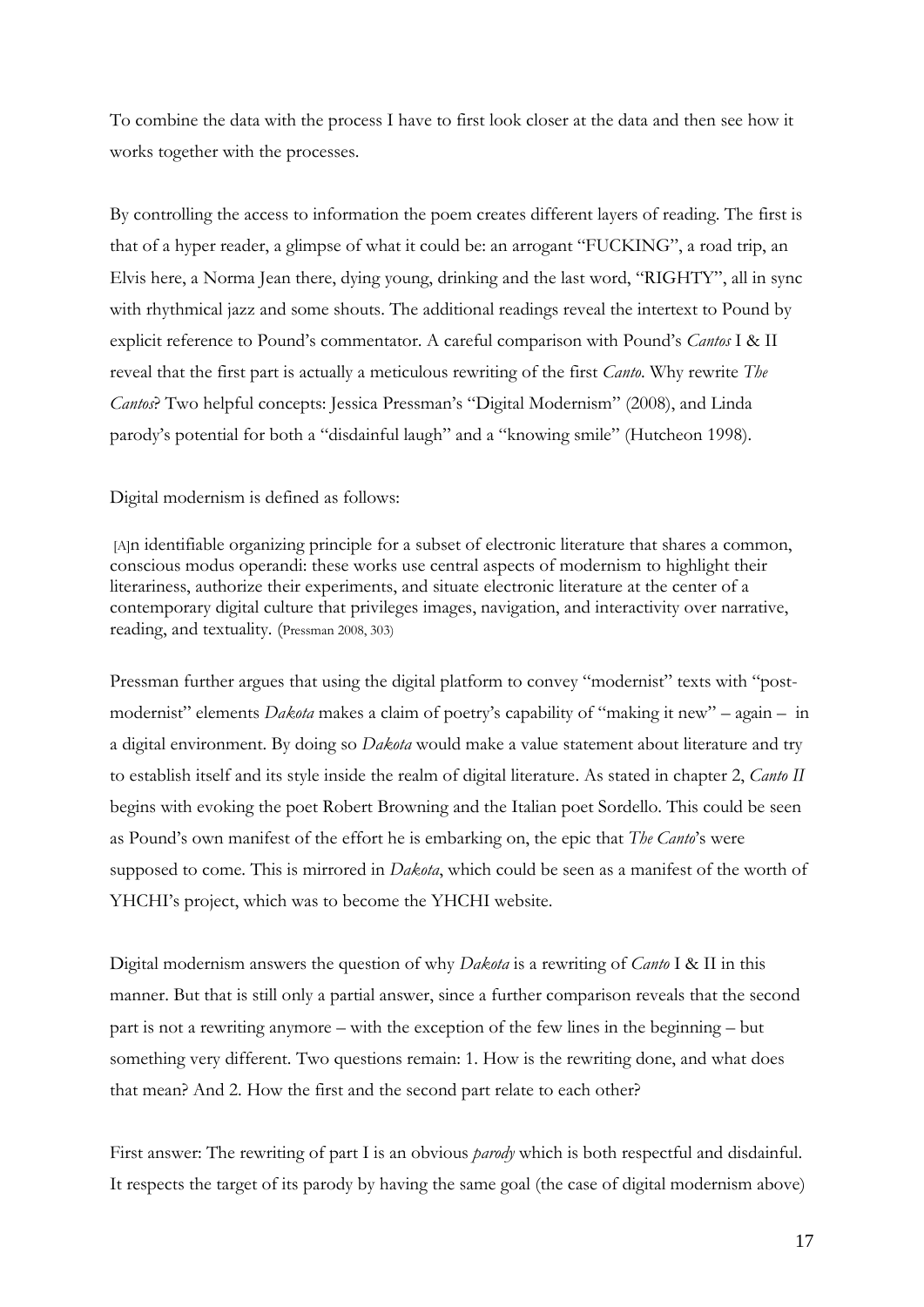but it disrespects its target by saying that the *Cantos* is hopelessly obsolete. This change is visible with the addition of the musical and visual elements, but also in language. *Dakota*'s language is far from the eloquence of Pound's. It is colloquial, arrogant, and blunt. To be able to determine it further, let us take a closer look at part I of *Dakota*.

If we look at what is emphasized in part I, we see that the speaker is possessed by the idea of dying young and being a "lost soul of lost youth". The character's unwillingness to confront dead Elie is also emphasized. Instead of confronting Elie he wants to feel sorry for himself and not think about anything else. To understand Elie's importance we have to know who he is.

Elie in *Dakota* is Elpenor in the *Odyssey* and faithfully in *Canto* I. In the subtexts the unfortunate Elpenor falls down a ladder after waking up in a drunken slumber on Circe's roof. On the fall, he breaks his neck and dies. Unwitting of the accident, Ulysses leaves Elpenor unburied, and does not return for him after learning that he is missing. Being left unburied as a nobody, in the ancient tradition, for a young man and a warrior was the most terrible thing to happen.

Ulysses meets Elpenor in the Underworld, where Elpenor pleads for Ulysses' return to his unburied corpse. He pleads for a proper burial so that he could rest in peace. Elpenor also laments his untimely death – mainly because he died without much of heroic acts to attach to his name. Ulysses does not abide to Elpenor's plead.

In *Dakota* the speaker meets dead Elie "WHINY AS EVER" and tries to shrug him of. He describes Elie as "A CUNT, A GUY FROM THE OLD GANG SHOT DEAD / A GANG BANG AND A BREAK IN ALL OF IT COMING DOWN ON ME." A moment later in a quick passage Elie says blamingly: "YØU—WERE— SUPPØSED —TØ— WATCH — ØUT—FØR—ME. / DIDN'T EVEN HAVE THE GUN BUT I TOOK THE BULLET AND NOW I'M IN HELL". This blame that Elie appoints to the speaker *does not* exist neither in Pound nor in Homer. In the original, Elpenor's death is pure accident (propelled by haste and drunkennes). In *Dakota* Elie blames the speaker and the speaker feels the guilt.

On the surface the idea of living fast and dying young is prominent. It is foregrounded with the images of Elvis and Marilyn Monroe, who both famously followed that particular prescription. Elie, however, is the only one from the gang who actually died young, and he knows that there is nothing glorious about it. He says: DØ YØU/ KNØW — WHAT/ IT IS — TØ DIE/ YØUNG, — A — NØBØDY— LIKE —ME, — AND —ALREADY— FØRGØTTEN? —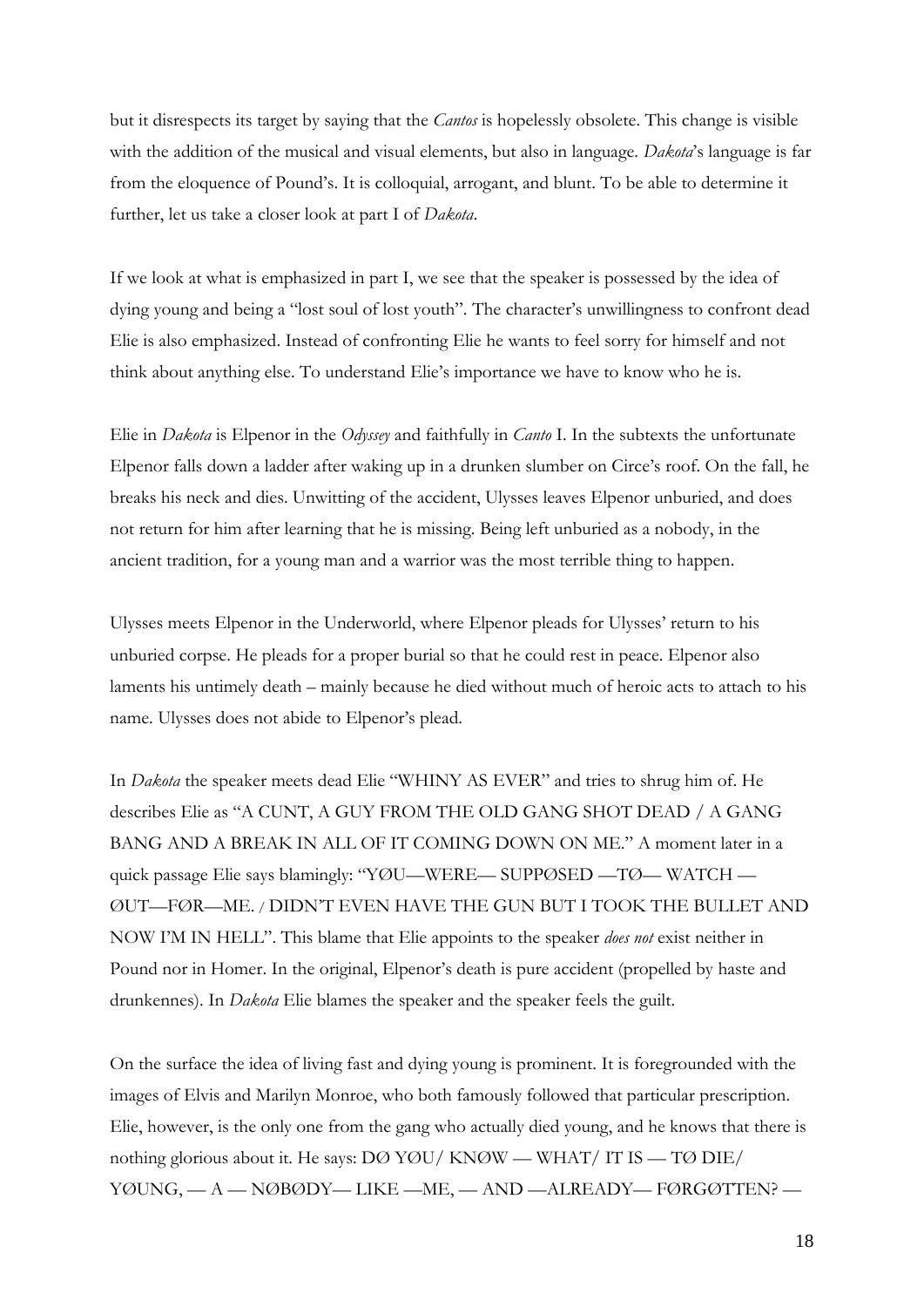NEVER/ EVEN— GØT/ LAID— JUST—A— HAND —JØB— BUT — A — GØØD— ØNE". Aside from the pleasures of physical existence it would be important to have a name, to be remembered.

Elie has the same centennial lament Elpenor has in the Odyssey. Elpenor's worry is that he did not have the opportunity to have *kleos*, which in Greek means glory, honor and renown or fame. *Kleos* for men was inseparable from a glorious death as a young warrior.<sup>26</sup> Elpenor did go to war, but his death was less honorable, and without someone making the proper burial rites he will not be remembered. The glory of accomplishing oneself at war is in *Dakota* contrasted with getting laid, maybe so suggesting that the *kleos* for contemporary men is tied more to the success in conquering not nations but sexual partners.

This *kleos* can be contrasted to Achilles, whom Ulysses also meets in the respective part in the Underworld. Achilles' *kleos* is undeniable; he is the emblem of a famous hero died young. Both a hero in the epics and a hero in stories and proverbs. But how does Achilles respond to Ulysses' praise? That he would "rather be a servant of a poor man on the earth than ruler of all the dead below". So death, even with *kleos*, is not seen to be better than life. Elie and Elpenor replay Achilles' wish. In this light, *Dakota* could be seen as ridiculing the ideology of dying young and famous<sup>27</sup>. Furthermore, the false ideology of dying young can be seen as an escape mechanism for the speaker, who doesn't want to accept responsibility for his friend's death. It is a psychological cover for not feeling guilty.

Answer to the question (on page 17) of how the two parts relate to each other is found in fakeness. Contemporary existence is bleak also in the second part, where almost everything is fake. The executives cheat on their wives with prostitutes, who pretend to listen to their boring stories. The wives doze in front of TV's in a slumber. Even the cars are knock offs and food is

<sup>&</sup>lt;sup>26</sup> For the traditional use of kleos, see e.g. The Cambridge Companion to Greek Mythology (2007, 36). Interestingly, *kleos* is not only immortal fame achieved by great acts in war, but could also be a medium, as with the poet Pindar, who explicitly names himself as the maker of kleos (ibid. 48). Furthermore, there are other ways of making kleos that are reserved not only to men, such as weaving a material artefacts. This was done by Helen in the Iliad, as [Melissa Mueller](http://muse.jhu.edu.libproxy.helsinki.fi/results?section1=author&search1=Melissa%20Mueller) argues (Helios, Volume 37, Number 1, Spring 2010, pp. 1-21, Texas Tech University Press).

 $^{27}$  Many people suggest that Jack Kerouac's On the Road (1957) would serve as an excellent reference to Dakota. This reference, aside from the quintessential "road trip" theme in the first part of the poem, does not go very far. Yes, Sal and Dean are young, but they are not sad as everything in Dakota is. They are the opposite of being cynical. They are active whereas in Dakota the speaker is passive. They embrace everything they see, in Dakota the speaker is literally disgusted by all. The word "beating" is mentioned in Dakota, but by Elvis who says that the speaker should take a break and stop his buddies from "beating" the living daylights from each other. I do not see On the Road as a fruitful reference to Dakota, but if anyone sees a profitable connection, please tell me.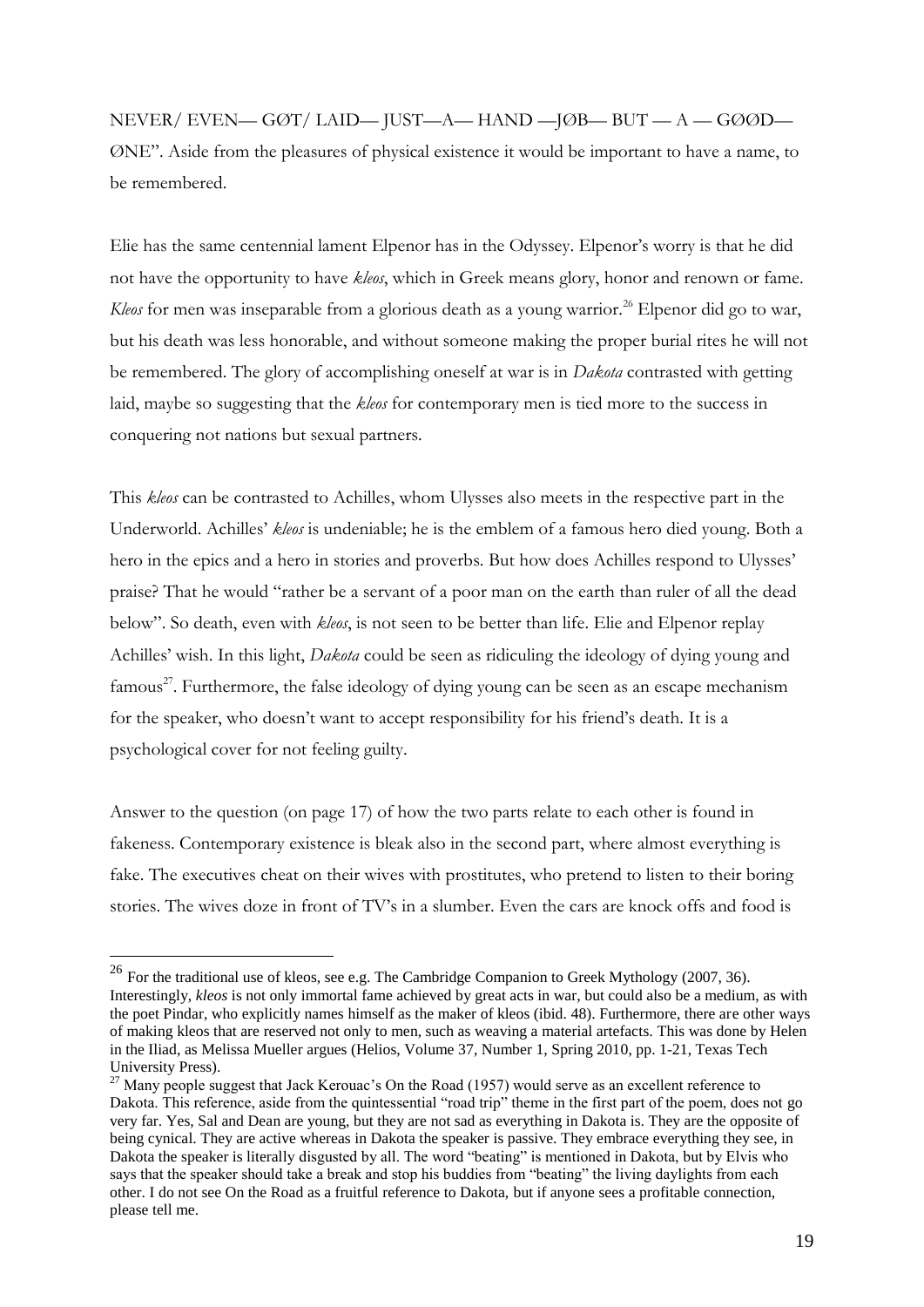fast food, "unnameable and undefinable". This contrast of contemporary Seoul to the rewriting of an ancient myth in the landscape of the state of Northern Dakota in the US gives a cross cut of societies burdened by fakeness. The pursuit to fame is seen as empty and the feelings of the speaker as a symptom of this empty pursuit. To further the image *Dakota* is not only an area of two states (North- and South) and a native American tribe, but also a building in New York. The building is famous for accommodating celebrities, most famous of which was ex-beatle John Lennon, shot in front of the building by Marc Chapman, who claimed J. D. Salinger's *The Catcher in the Rye* as his motive. Curiously, the novel's protagonist Holden Caulfield sees almost everything as "phony". The false ideology can further be seen as inexorably fed to us as is the poem, leading to shattered sense of unity and frustration.

The contemporary landscape suggested by the poem is bleak. Luckily the poem does not only offer a bleak picture, but also an alternative. This is found in Art Blakey, who is presented as a pioneer: NØ MIND/ HEARD— 'Ø' TINDE'/ ØR—DINGA/ DINGA'— BEFØRE/ YØURS DID, — WHICH/ MAKES YØU— ART/BLAKEY, — I MEAN/ MØRE— THAN ART/ BLAKEY: — IT MAKES/ YØU THE/—ØNLY ART/ BLAKEY. The only thing presented in an almost uniquely positive light is the music and the musician. Everything else from literature to countries to culture is useless and offers no solace for the disappointed. Music is treated as the most genuine fabric of life, and although the speaker only has access to it indirectly (the speaker listens to a recording and looks at photos of recordings) it is at the same time *present in the moment*: "NØT IN/ DETRØIT — ØR IN A/ RECØRDING/ STUDIØ— IN NEW/ JERSEY— BUT—RIGHT— HERE! — I — MEAN— HØNESTLY, —IN PALPAN-/DØNG!" The music happens there and then and it exists for the listeners only: "WE — BLARE— THE — TUNES— TØ— RØUSE—NØ —ØNE— BUT — ØURSELVES". No need to be famous, no need to pretend. The poem ultimately performs the same with its form: it presents a succession of present moments.

I have argued that *Dakota* invites reading in layers. The first layer is that of a hyper reader. It resembles a music video or an advertisement that foregrounds popular ideology of being famous and dying young. It is a celebration of speed, surface and the superficial, a cavalcade of "iconic" presents with colloquial language, cynical attitude and pop-icons. Anything disturbing goes past so fast that there is no need nor time to pay attention to it. At first reading a deeper look is denied. But then a closer reading, that necessitate multiple re-readings, reveal additional and (to continue the metaphor) deeper layers of meaning, which gradually flip the ideology upside down, and the celebrated is seen as miserable. It is miserable because it is not genuine. The form of the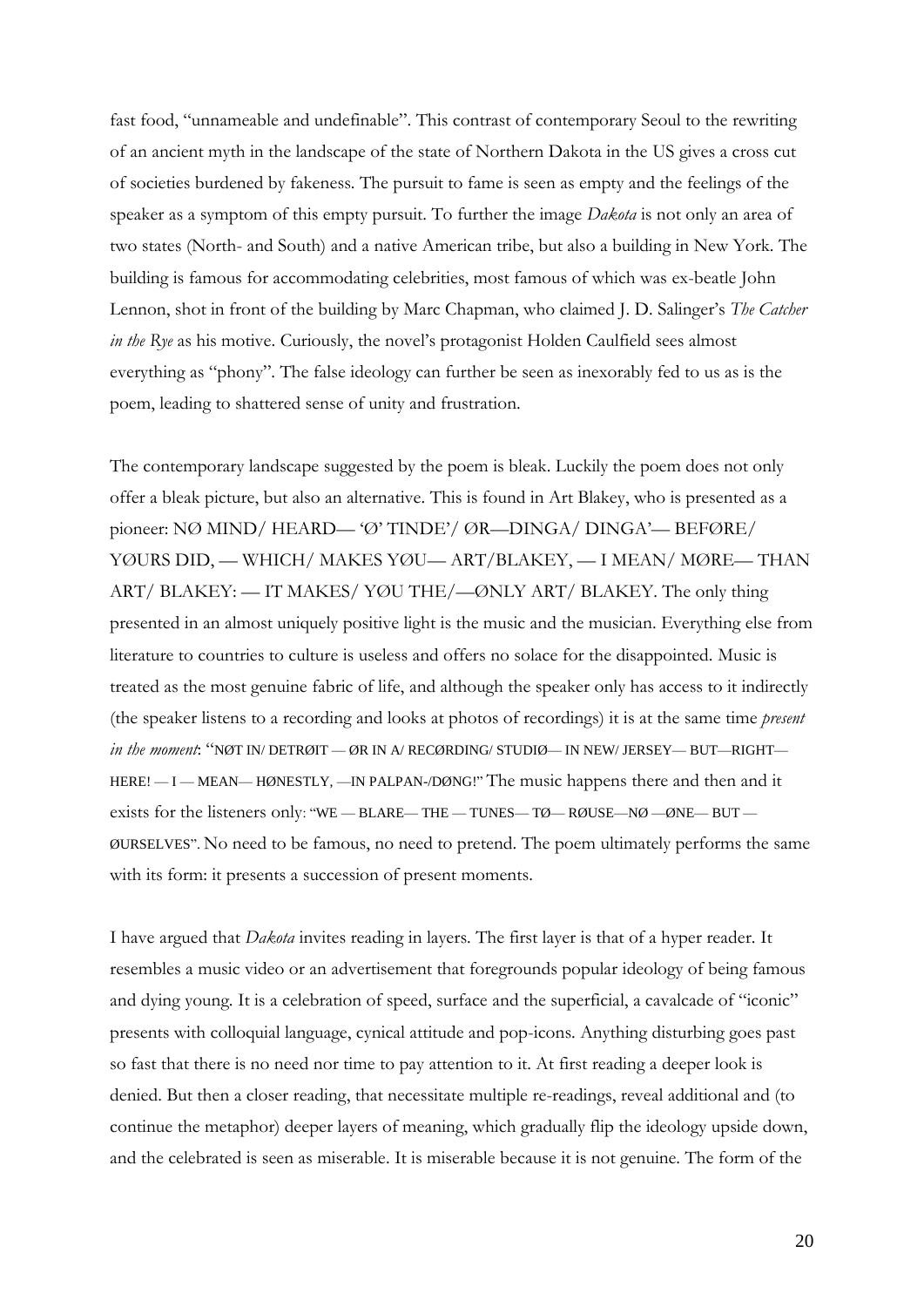poem suggests that it is in fact fed to us, and if we do not look closer, we end up wolfing it down unchewed.

Two things are offered instead. The first is authenticity, to need be genuine, in which an age old plea of art for art's sake is also visible: to "BLARE THE TUNES" to one self only, but also to become a pioneer like Art Blakey. In the celebration of the "only Art Blakey" the poem replays the ideology of being "the only" in something, but albeit it resembles the need to be famous, it is more complex, since what is celebrated is not the aspiration to be famous (Art Blakey is no Elvis), but the pursuit of excellence in craft of choice. The second way out from the bleakness is suggested by the poem's form. Through layering its information to reward deeper attention it also promotes close reading – as if to say that to get to the bottom of things the surface is not enough. One has to pay a little more attention.

### **5. Epilogue**

What is the relationship between reading and interpretation? In this paper I have talked about different modes and layers of reading. Every reading naturally involves a certain amount of interpretation, but *an interpretation* of a given work means something different. I claim to make an interpretation in this paper. The interpretation and the attempt to communicate it consist of answers to four interrelated questions. First: What is the data of the work? Second: How is the data presented in the work i.e. what are its processes? Third: Why this particular data is presented via these particular processes? After answering this question there remains only one further question, the fourth: what does it mean that this particular data is presented via this particular process? This answers what the work is about.

Along with everything above, I, the reader who wants to communicate his interpretation, offer the suggested four aspects of interpretation to you, also a reader, under investigation and evaluation.

### Bibliography:

**Homer :** Odyssey **Pound, Ezra** 1938 : A Draft of XXX Cantos, Farrard & Reinhardt, New York. **Young-Hae Chang Heavy Industries** 2002: *Dakota* (and other works)<http://www.yhchang.com/>

**Bauerlein, Mark** 2009: *The Dumbest Generation: How the Digital Age Stupefies Young Americans and Jeopardizes Our Future*. New York, Jeremy P. Tarcher/Penguin **Bordwell, David** 1985: *Narration in the Fiction Film*. Madison, University of Wisconsin Press.